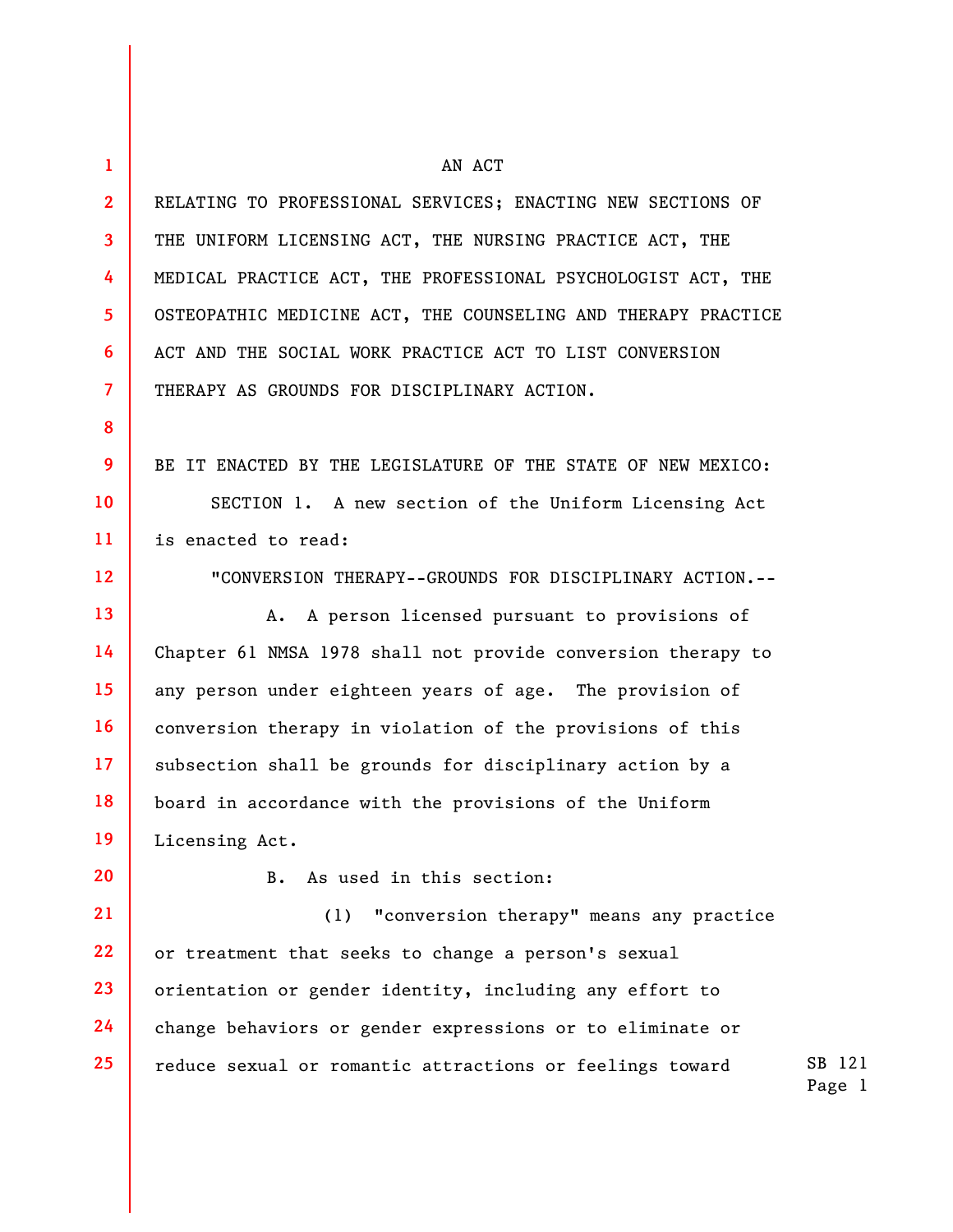SB 121 Page 2 **1 2 3 4 5 6 7 8 9 10 11 12 13 14 15 16 17 18 19 20 21 22 23 24 25**  persons of the same sex. "Conversion therapy" does not mean: (a) counseling or mental health services that provide acceptance, support and understanding of a person without seeking to change gender identity or sexual orientation; or (b) mental health services that facilitate a person's coping, social support, sexual orientation or gender identity exploration and development, including an intervention to prevent or address unlawful conduct or unsafe sexual practices, without seeking to change gender identity or sexual orientation; (2) "gender identity" means a person's self-perception, or perception of that person by another, of the person's identity as a male or female based upon the person's appearance, behavior or physical characteristics that are in accord with or opposed to the person's physical anatomy, chromosomal sex or sex at birth; and (3) "sexual orientation" means heterosexuality, homosexuality or bisexuality, whether actual or perceived." SECTION 2. Section 61-3-28 NMSA 1978 (being Laws 1968, Chapter 44, Section 24, as amended) is amended to read: "61-3-28. DISCIPLINARY PROCEEDINGS--JUDICIAL REVIEW-- APPLICATION OF UNIFORM LICENSING ACT--LIMITATION.-- A. In accordance with the procedures contained in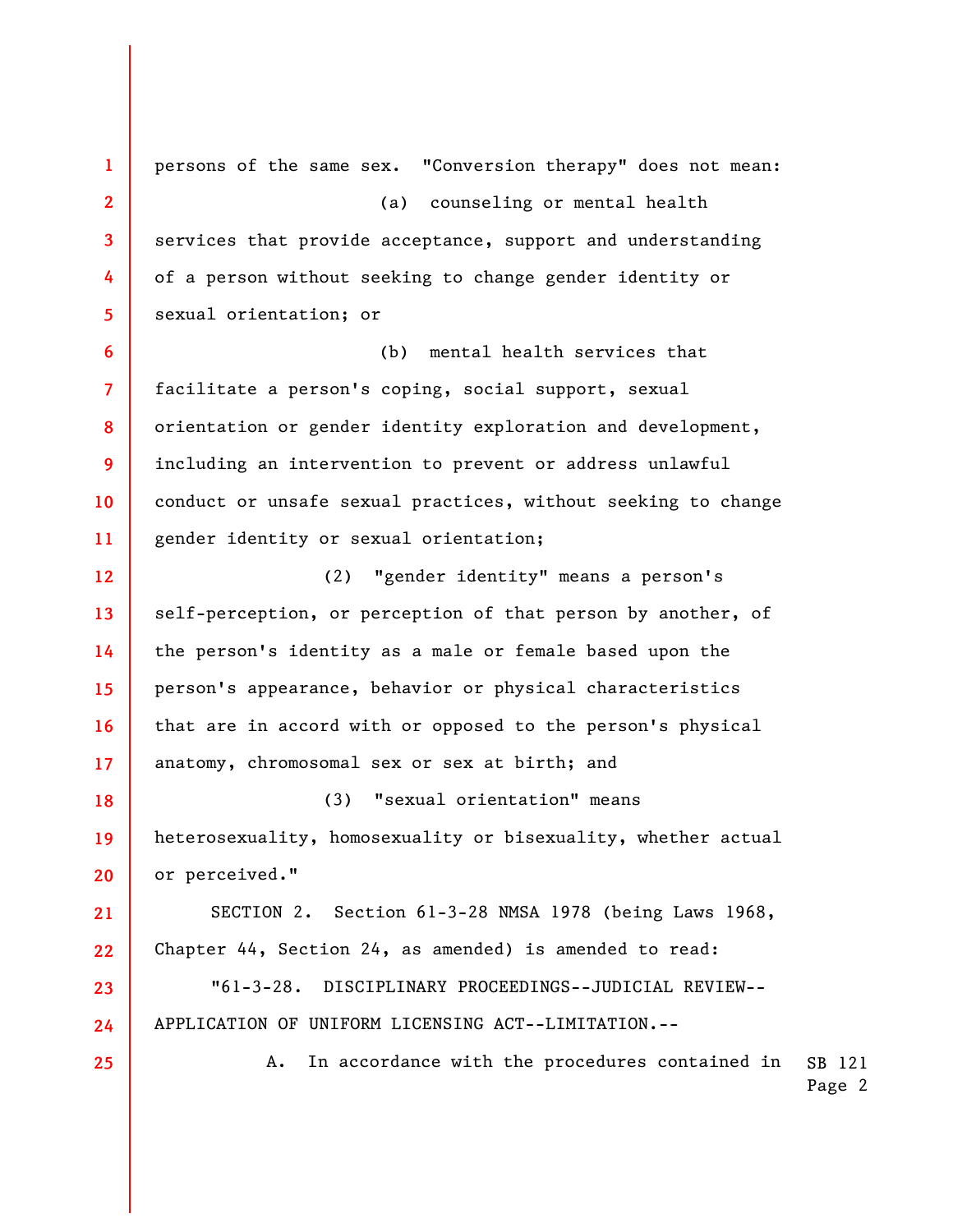SB 121 Page 3 **1 2 3 4 5 6 7 8 9 10 11 12 13 14 15 16 17 18 19 20 21 22 23 24 25**  the Uniform Licensing Act, the board may deny, revoke or suspend any license held or applied for under the Nursing Practice Act, reprimand or place a licensee on probation or deny, limit or revoke the multistate licensure privilege of a nurse desiring to practice or practicing professional registered nursing or licensed practical nursing as provided in the Nurse Licensure Compact upon grounds that the licensee, applicant or nurse: (1) is guilty of fraud or deceit in procuring or attempting to procure a license or certificate of registration; (2) is convicted of a felony; (3) is unfit or incompetent; (4) is intemperate or is addicted to the use of habit-forming drugs; (5) is mentally incompetent; (6) is guilty of unprofessional conduct as defined by the rules and regulations adopted by the board pursuant to the Nursing Practice Act; (7) has willfully or repeatedly violated any provisions of the Nursing Practice Act, including any rule or regulation adopted by the board pursuant to that act; (8) was licensed to practice nursing in any jurisdiction, territory or possession of the United States or another country and was the subject of disciplinary action as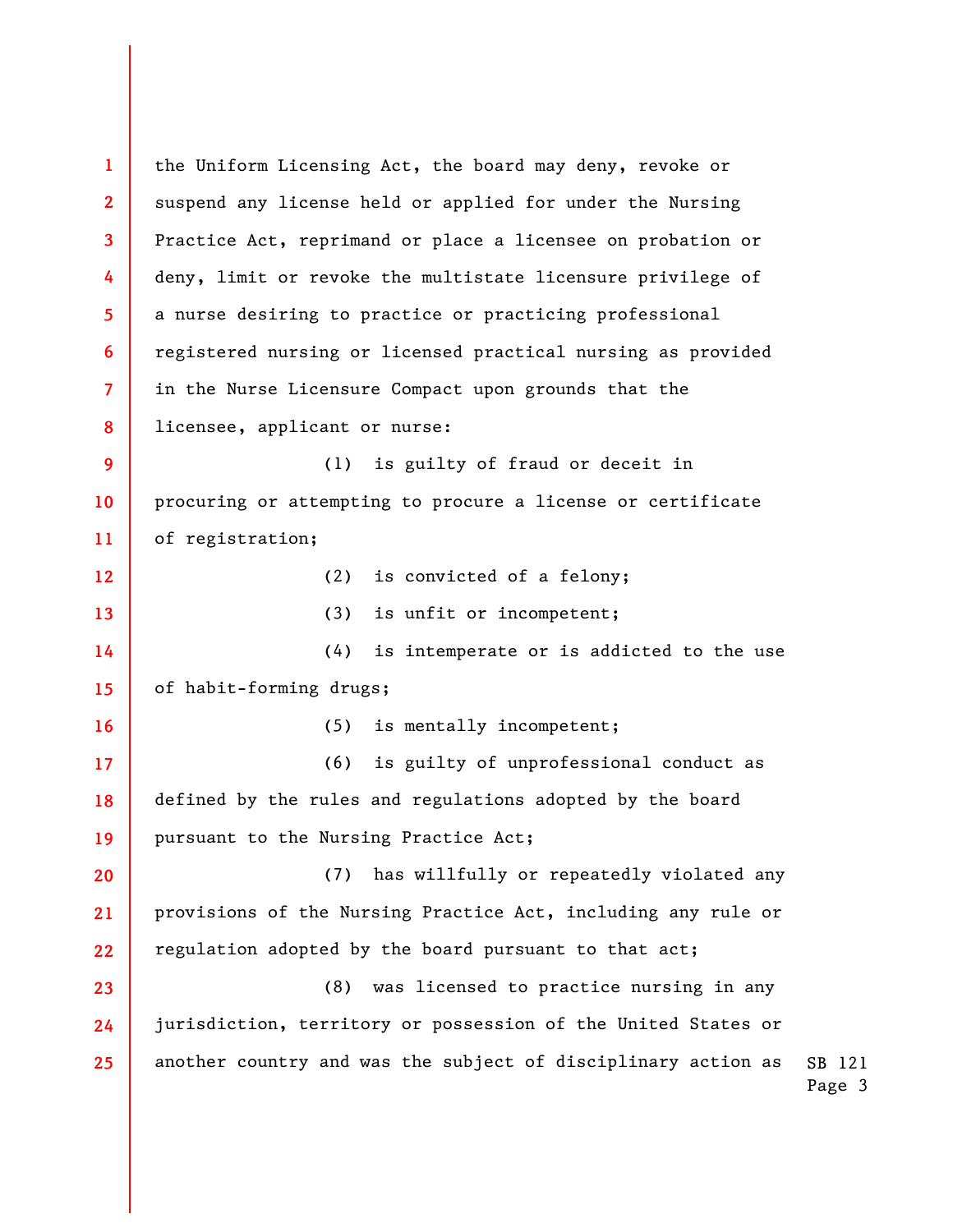a licensee for acts similar to acts described in this subsection. A certified copy of the record of the jurisdiction, territory or possession of the United States or another country taking the disciplinary action is conclusive evidence of the action; or

**1** 

**2** 

**3** 

**4** 

**5** 

**6** 

**7** 

**8** 

**9** 

**10** 

**11** 

(9) uses conversion therapy on a minor.

B. Disciplinary proceedings may be instituted by any person, shall be by complaint and shall conform with the provisions of the Uniform Licensing Act. Any party to the hearing may obtain a copy of the hearing record upon payment of costs for the copy.

**12 13 14**  C. Any person filing a complaint shall be immune from liability arising out of civil action if the complaint is filed with reasonable care.

**15 16 17**  D. The board shall not initiate a disciplinary action more than two years after the date that it receives a complaint.

**18 19 20 21 22 23**  E. The time limitation contained in Subsection D of this section shall not be tolled by any civil or criminal litigation in which the licensee or applicant is a party, arising substantially from the same facts, conduct, transactions or occurrences that would be the basis for the board's disciplinary action.

SB 121 **24 25**  F. The board may recover the costs associated with the investigation and disposition of a disciplinary

Page 4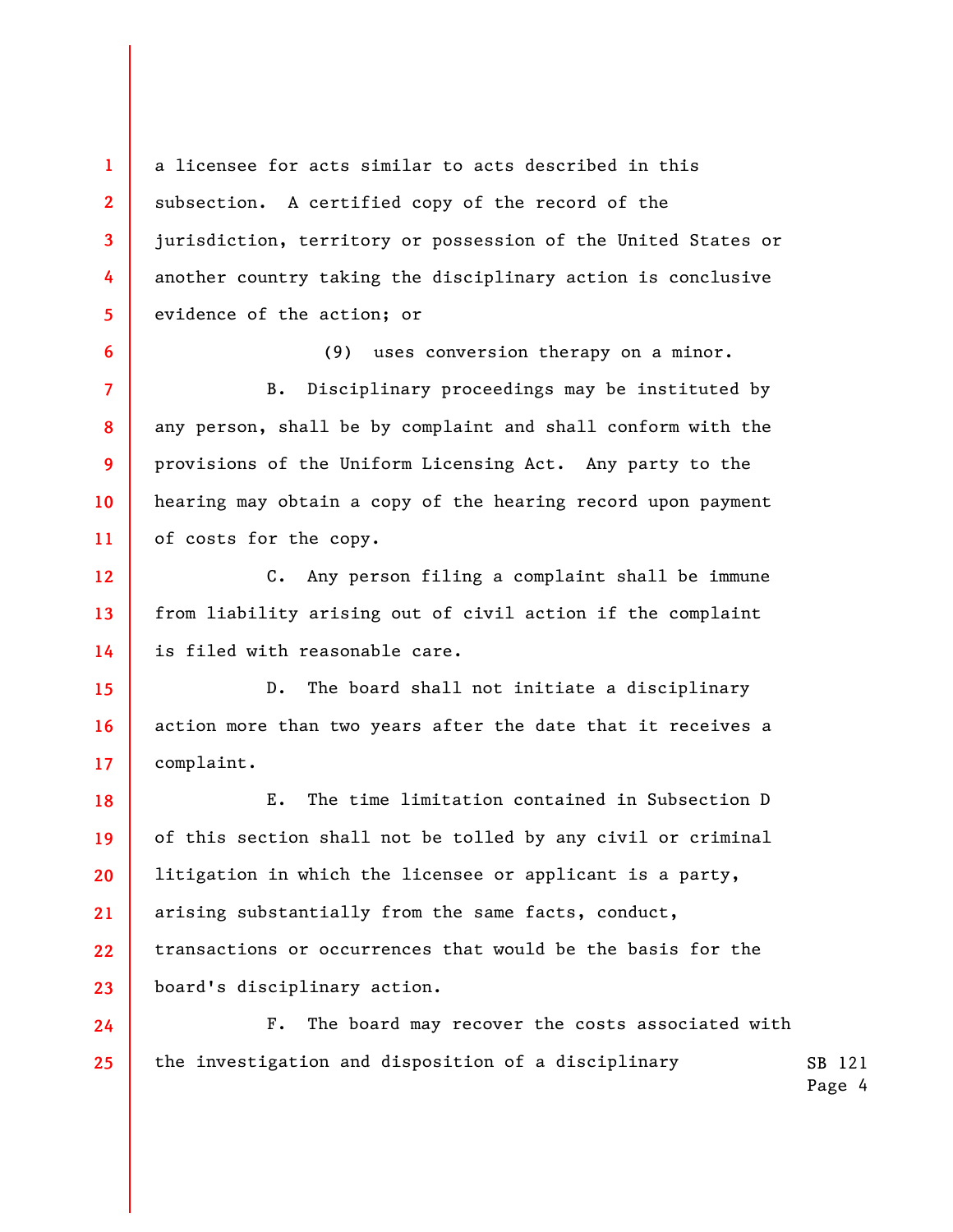**1 2 3 4 5**  proceeding from the nurse who is the subject of the proceeding if the nurse is practicing professional registered nursing or licensed practical nursing pursuant to a multistate licensure privilege as provided in the Nurse Licensure Compact.

G. As used in this section:

**6** 

**7 8 9 10 11 12 13 14 15 16**  (1) "conversion therapy" means any practice or treatment that seeks to change a person's sexual orientation or gender identity, including any effort to change behaviors or gender expressions or to eliminate or reduce sexual or romantic attractions or feelings toward persons of the same sex. "Conversion therapy" does not mean: (a) counseling or mental health services that provide acceptance, support and understanding of a person without seeking to change gender identity or sexual orientation; or

**17 18 19 20 21 22**  (b) mental health services that facilitate a person's coping, social support, sexual orientation or gender identity exploration and development, including an intervention to prevent or address unlawful conduct or unsafe sexual practices, without seeking to change gender identity or sexual orientation;

SB 121 **23 24 25**  (2) "gender identity" means a person's self-perception, or perception of that person by another, of the person's identity as a male or female based upon the

Page 5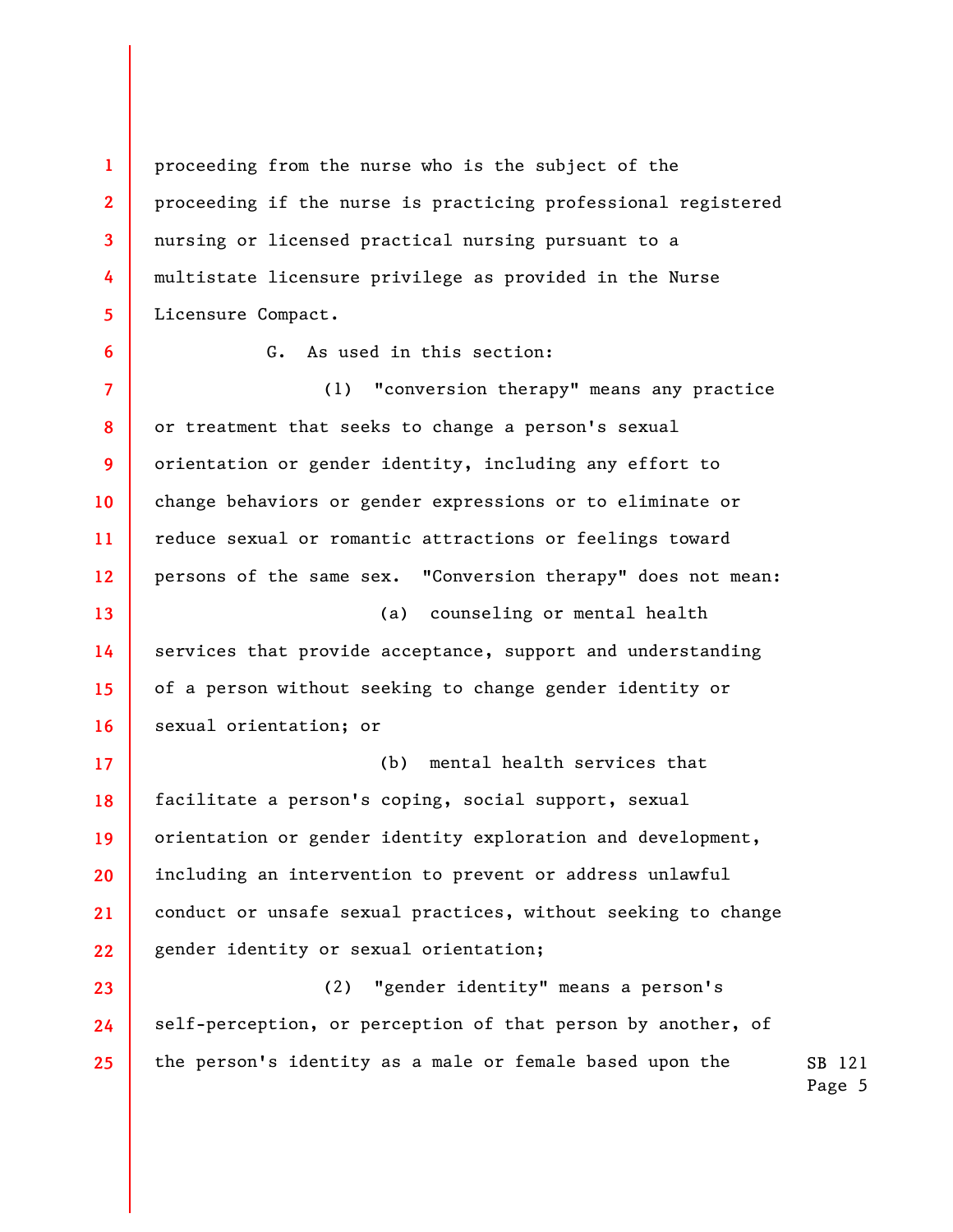**1 2 3 4 5 6 7 8 9 10 11 12 13 14 15 16 17 18 19 20 21 22 23 24 25**  person's appearance, behavior or physical characteristics that are in accord or opposed to the person's physical anatomy, chromosomal sex or sex at birth; (3) "minor" means a person under eighteen years of age; and (4) "sexual orientation" means heterosexuality, homosexuality or bisexuality, whether actual or perceived." SECTION 3. Section 61-6-15 NMSA 1978 (being Laws 1969, Chapter 46, Section 6, as amended by Laws 2008, Chapter 53, Section 12 and by Laws 2008, Chapter 54, Section 13) is amended to read: "61-6-15. LICENSE MAY BE REFUSED, REVOKED OR SUSPENDED--LICENSEE MAY BE FINED, CENSURED OR REPRIMANDED-- PROCEDURE--PRACTICE AFTER SUSPENSION OR REVOCATION--PENALTY-- UNPROFESSIONAL AND DISHONORABLE CONDUCT DEFINED--FEES AND EXPENSES.-- A. The board may refuse to license and may revoke or suspend a license that has been issued by the board or a previous board and may fine, censure or reprimand a licensee upon satisfactory proof being made to the board that the applicant for or holder of the license has been guilty of unprofessional or dishonorable conduct. The board may also refuse to license an applicant who is unable to practice medicine, practice as a physician assistant or an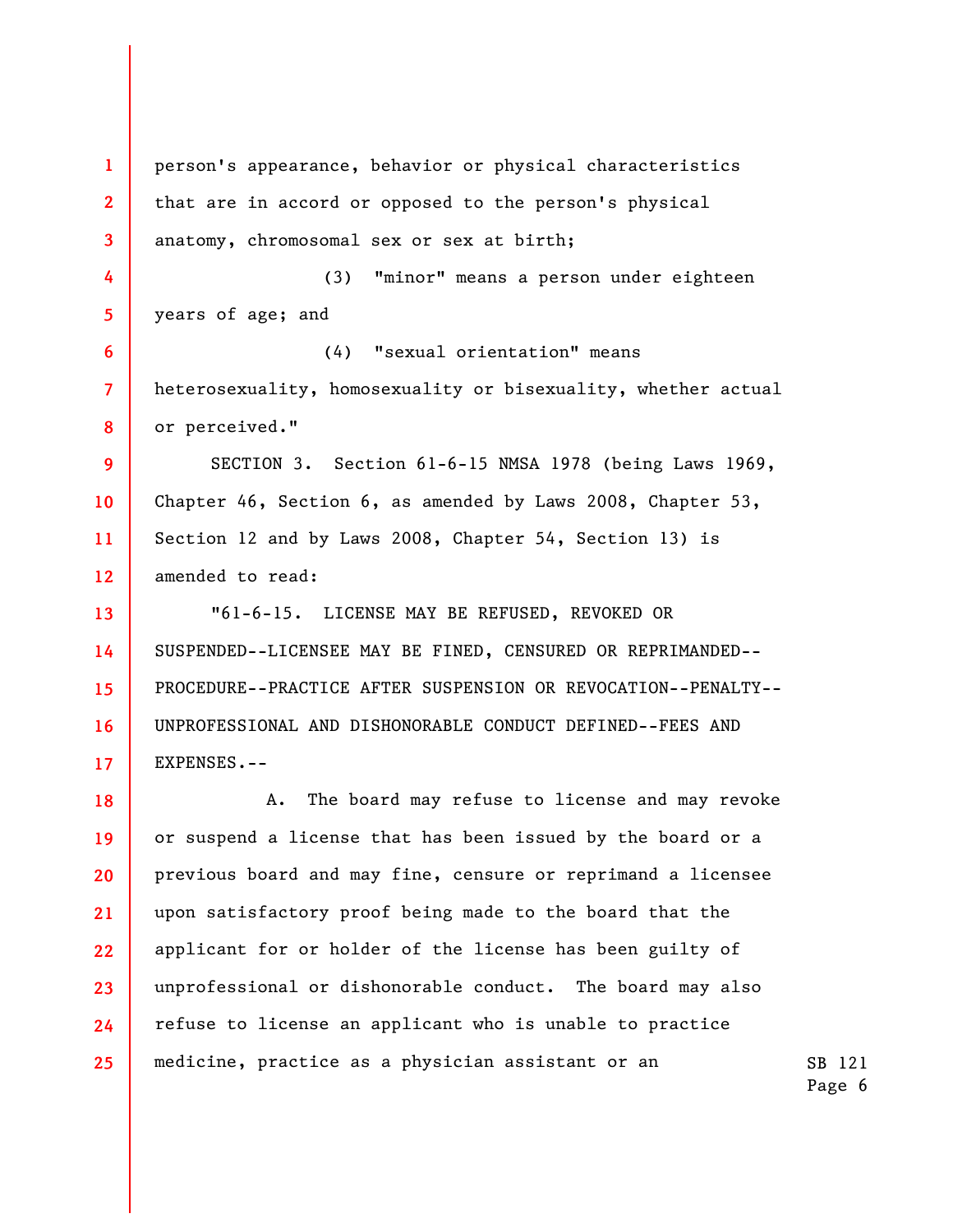anesthesiologist assistant, practice genetic counseling or engage in the practice of polysomnography, pursuant to Section 61-7-3 NMSA 1978. All proceedings shall be as required by the Uniform Licensing Act or the Impaired Health Care Provider Act.

**1** 

**2** 

**3** 

**4** 

**5** 

**6** 

**7** 

**8** 

**9** 

**10** 

**11** 

**12** 

**13** 

**14** 

B. The board may, in its discretion and for good cause shown, place the licensee on probation on the terms and conditions it deems proper for protection of the public, for the purpose of rehabilitation of the probationer or both. Upon expiration of the term of probation, if a term is set, further proceedings may be abated by the board if the holder of the license furnishes the board with evidence that the licensee is competent to practice, is of good moral character and has complied with the terms of probation.

**15 16 17 18 19 20 21 22 23 24 25**  C. If evidence fails to establish to the satisfaction of the board that the licensee is competent and is of good moral character or if evidence shows that the licensee has not complied with the terms of probation, the board may revoke or suspend the license. If a license to practice in this state is suspended, the holder of the license may not practice during the term of suspension. A person whose license has been revoked or suspended by the board and who thereafter practices or attempts or offers to practice in New Mexico, unless the period of suspension has expired or been modified by the board or the license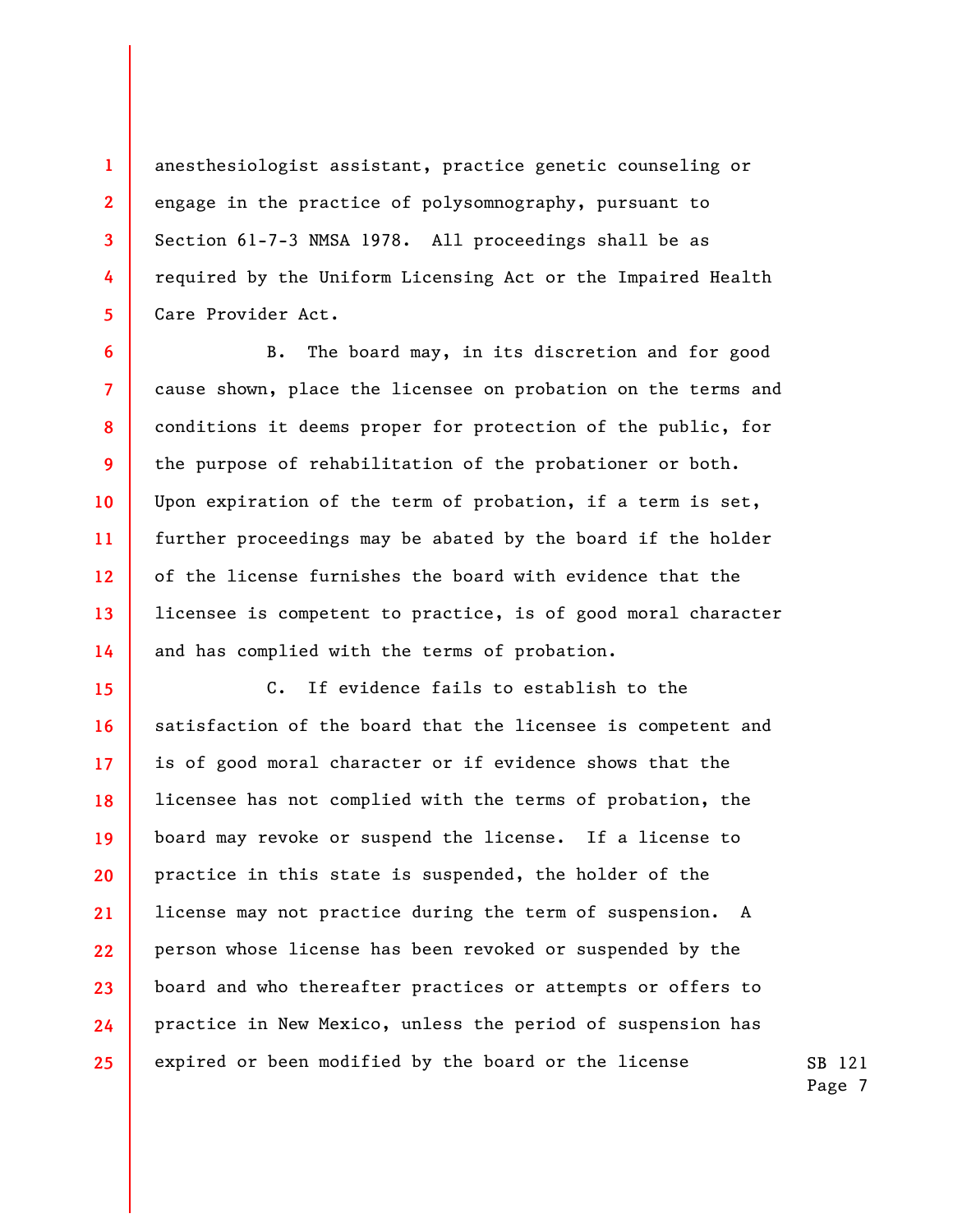SB 121 Page 8 **1 2 3 4 5 6 7 8 9 10 11 12 13 14 15 16 17 18 19 20 21 22 23 24 25**  reinstated, is guilty of a felony and shall be punished as provided in Section 61-6-20 NMSA 1978. D. "Unprofessional or dishonorable conduct", as used in this section, means, but is not limited to because of enumeration, conduct of a licensee that includes the following: (1) procuring, aiding or abetting a criminal abortion; (2) employing a person to solicit patients for the licensee; (3) representing to a patient that a manifestly incurable condition of sickness, disease or injury can be cured; (4) obtaining a fee by fraud or misrepresentation; (5) willfully or negligently divulging a professional confidence; (6) conviction of an offense punishable by incarceration in a state penitentiary or federal prison or conviction of a misdemeanor associated with the practice of the licensee. A copy of the record of conviction, certified by the clerk of the court entering the conviction, is conclusive evidence; (7) habitual or excessive use of intoxicants or drugs;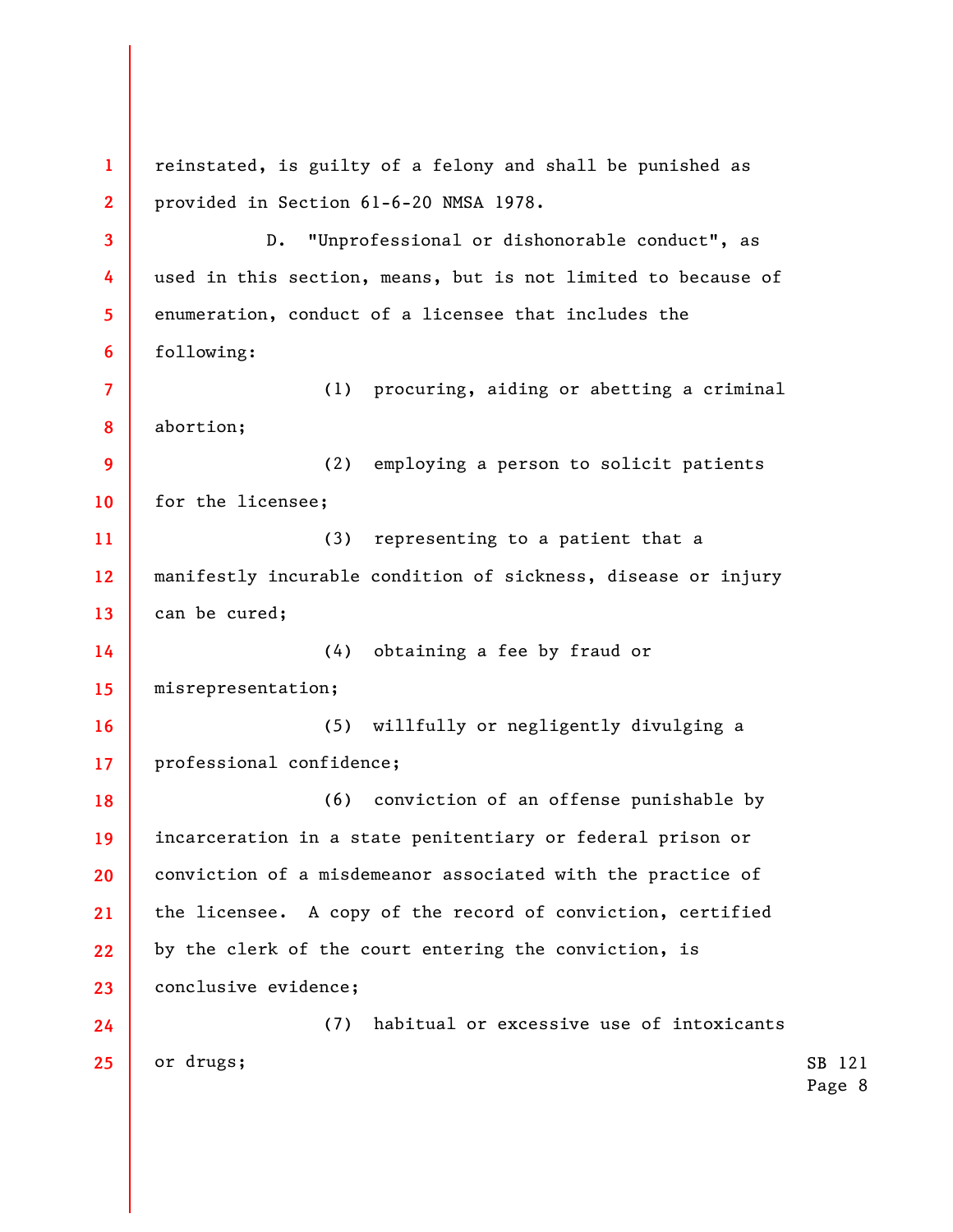SB 121 Page 9 **1 2 3 4 5 6 7 8 9 10 11 12 13 14 15 16 17 18 19 20 21 22 23 24 25**  (8) fraud or misrepresentation in applying for or procuring a license to practice in this state or in connection with applying for or procuring renewal, including cheating on or attempting to subvert the licensing examinations; (9) making false or misleading statements regarding the skill of the licensee or the efficacy or value of the medicine, treatment or remedy prescribed or administered by the licensee or at the direction of the licensee in the treatment of a disease or other condition of the human body or mind; (10) impersonating another licensee, permitting or allowing a person to use the license of the licensee or practicing as a licensee under a false or assumed name; (11) aiding or abetting the practice of a person not licensed by the board; (12) gross negligence in the practice of a licensee; (13) manifest incapacity or incompetence to practice as a licensee; (14) discipline imposed on a licensee by another state, including denial, probation, suspension or revocation, based upon acts by the licensee similar to acts described in this section. A certified copy of the record of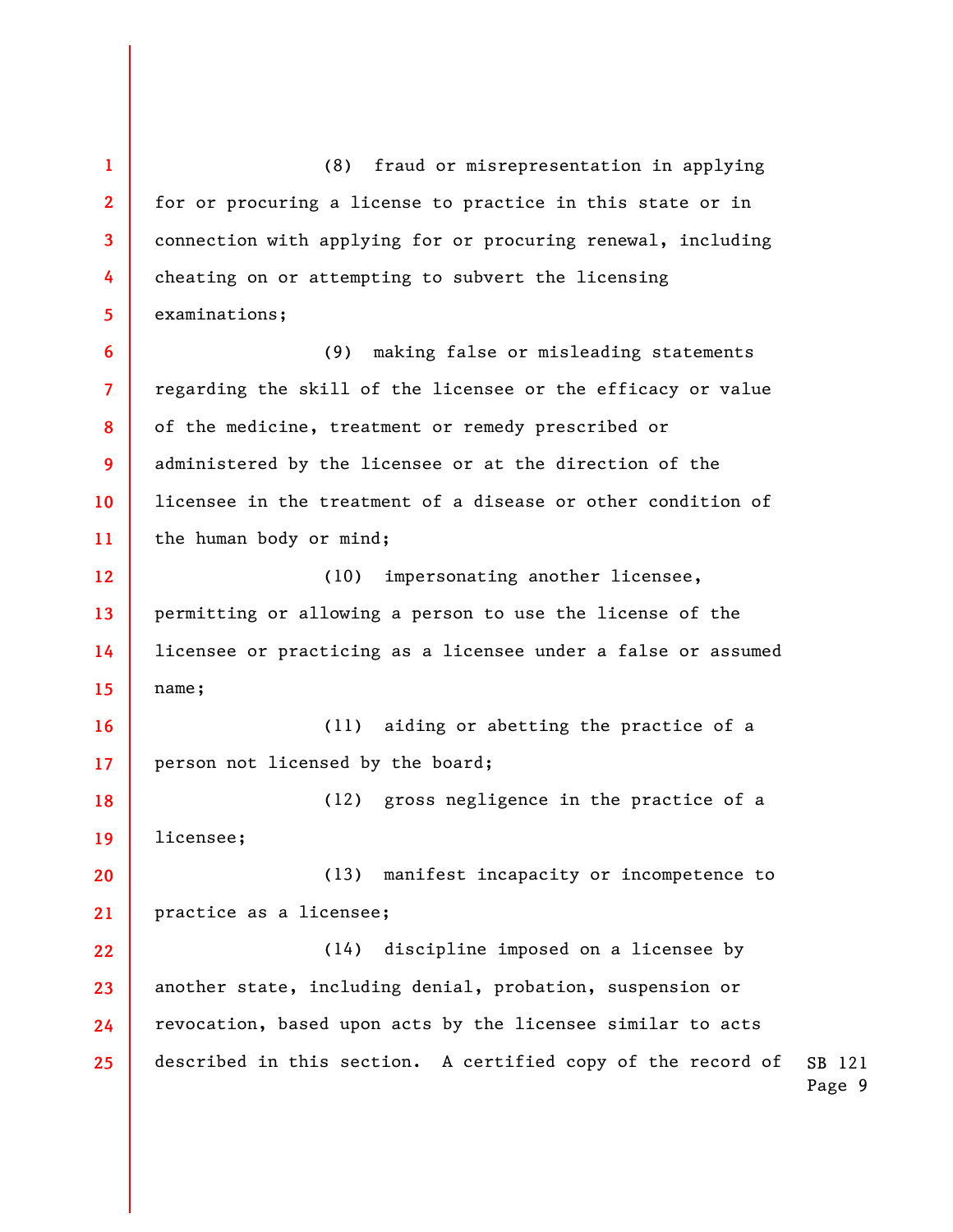SB 121 Page 10 **1 2 3 4 5 6 7 8 9 10 11 12 13 14 15 16 17 18 19 20 21 22 23 24 25**  suspension or revocation of the state making the suspension or revocation is conclusive evidence; (15) the use of a false, fraudulent or deceptive statement in a document connected with the practice of a licensee; (16) fee splitting; (17) the prescribing, administering or dispensing of narcotic, stimulant or hypnotic drugs for other than accepted therapeutic purposes; (18) conduct likely to deceive, defraud or harm the public; (19) repeated similar negligent acts; (20) employing abusive billing practices; (21) failure to report to the board any adverse action taken against the licensee by: (a) another licensing jurisdiction; (b) a peer review body; (c) a health care entity; (d) a professional or medical society or association; (e) a governmental agency; (f) a law enforcement agency; or (g) a court for acts or conduct similar to acts or conduct that would constitute grounds for action as defined in this section;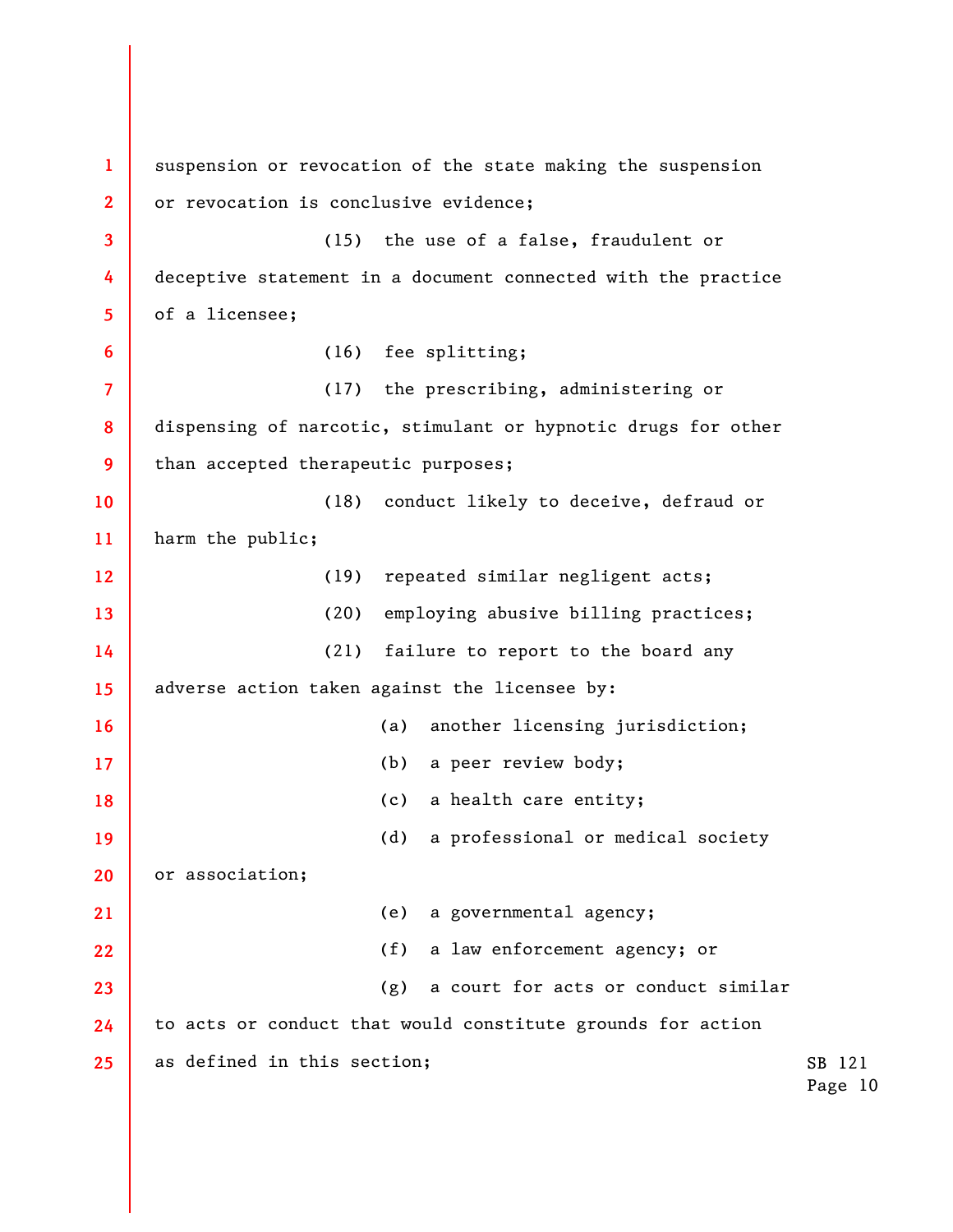SB 121 **1 2 3 4 5 6 7 8 9 10 11 12 13 14 15 16 17 18 19 20 21 22 23 24 25**  (22) failure to report to the board surrender of a license or other authorization to practice in another state or jurisdiction or surrender of membership on any medical staff or in any medical or professional association or society following, in lieu of and while under disciplinary investigation by any of those authorities or bodies for acts or conduct similar to acts or conduct that would constitute grounds for action as defined in this section; (23) failure to furnish the board, its investigators or representatives with information requested by the board; (24) abandonment of patients; (25) being found mentally incompetent or insane by a court of competent jurisdiction; (26) injudicious prescribing, administering or dispensing of a drug or medicine; (27) failure to adequately supervise, as provided by board rule, a medical or surgical assistant or technician or professional licensee who renders health care; (28) sexual contact with a patient or person who has authority to make medical decisions for a patient, other than the spouse of the licensee; (29) conduct unbecoming in a person licensed to practice or detrimental to the best interests of the

Page 11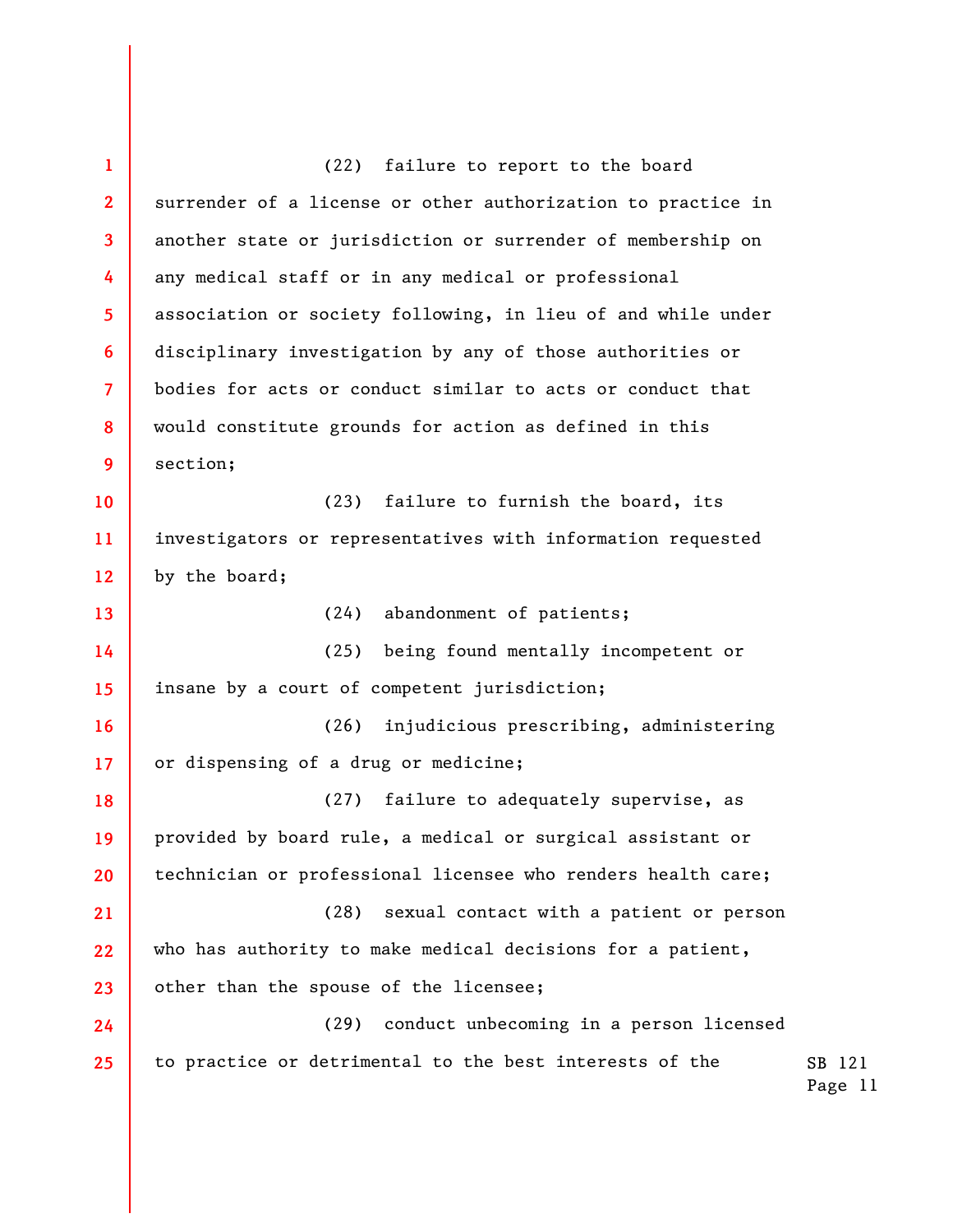public;

**1** 

**2 3 4 5 6 7 8 9 10 11 12 13 14 15 16**  (30) the surrender of a license or withdrawal of an application for a license before another state licensing board while an investigation or disciplinary action is pending before that board for acts or conduct similar to acts or conduct that would constitute grounds for action pursuant to this section; (31) sexual contact with a former mental health patient of the licensee, other than the spouse of the licensee, within one year from the end of treatment; (32) sexual contact with a patient when the licensee uses or exploits treatment, knowledge, emotions or influence derived from the previous professional relationship; (33) improper management of medical records, including failure to maintain timely, accurate, legible and

**18 19 20 21 22**  (34) failure to provide pertinent and necessary medical records to a physician or patient of the physician in a timely manner when legally requested to do so by the patient or by a legally designated representative of the patient;

complete medical records;

**23 24**  (35) undertreatment of pain as provided by board rule;

(36) interaction with physicians, hospital

SB 121 Page 12

**25** 

**17**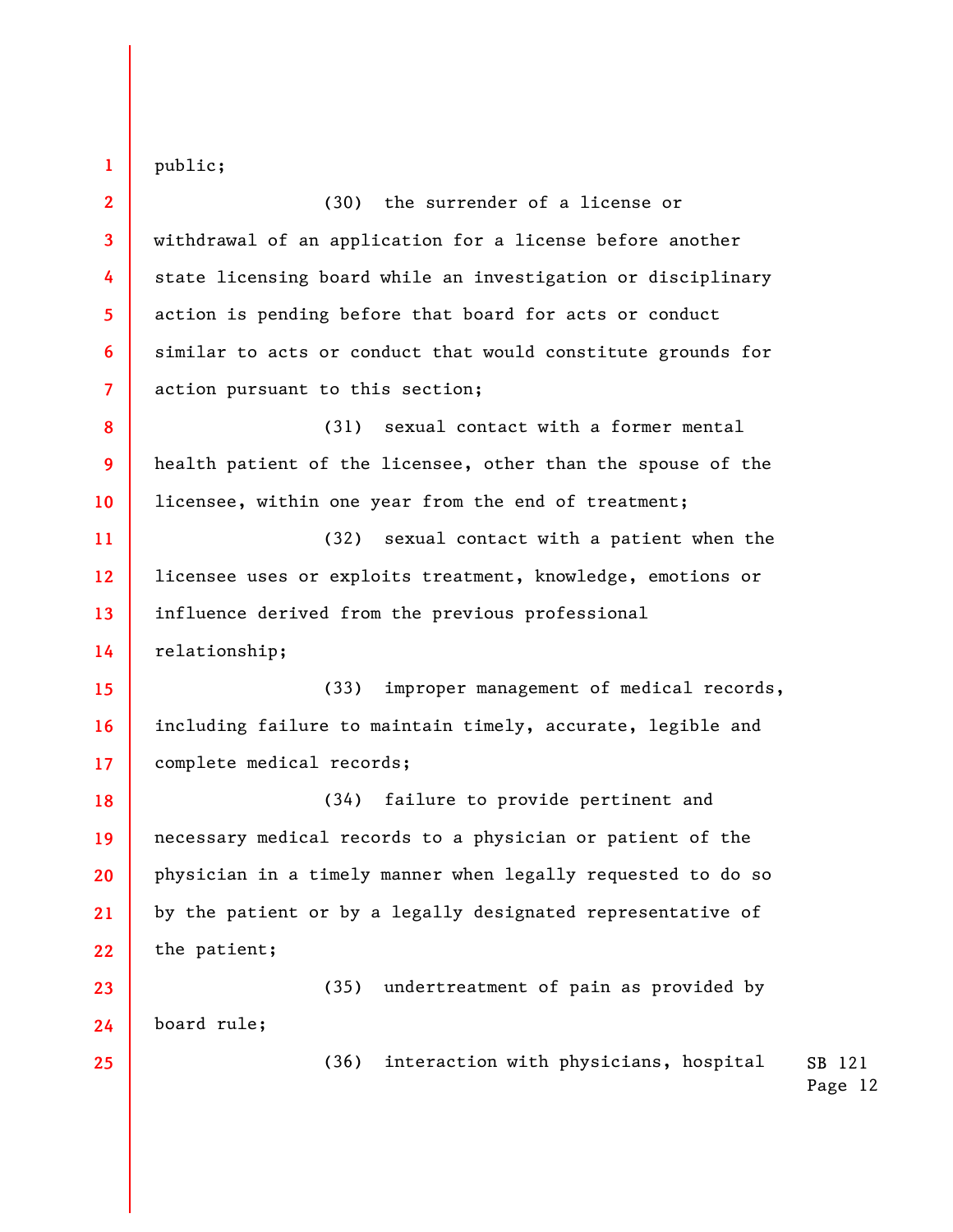SB 121 **1 2 3 4 5 6 7 8 9 10 11 12 13 14 15 16 17 18 19 20 21 22 23 24 25**  personnel, patients, family members or others that interferes with patient care or could reasonably be expected to adversely impact the quality of care rendered to a patient; (37) soliciting or receiving compensation by a physician assistant or anesthesiologist assistant from a person who is not an employer of the assistant; (38) willfully or negligently divulging privileged information or a professional secret; or (39) the use of conversion therapy on a minor. E. As used in this section: (1) "conversion therapy" means any practice or treatment that seeks to change a person's sexual orientation or gender identity, including any effort to change behaviors or gender expressions or to eliminate or reduce sexual or romantic attractions or feelings toward persons of the same sex. "Conversion therapy" does not mean: (a) counseling or mental health services that provide acceptance, support and understanding of a person without seeking to change gender identity or sexual orientation; or (b) mental health services that facilitate a person's coping, social support, sexual orientation or gender identity exploration and development, including an intervention to prevent or address unlawful

Page 13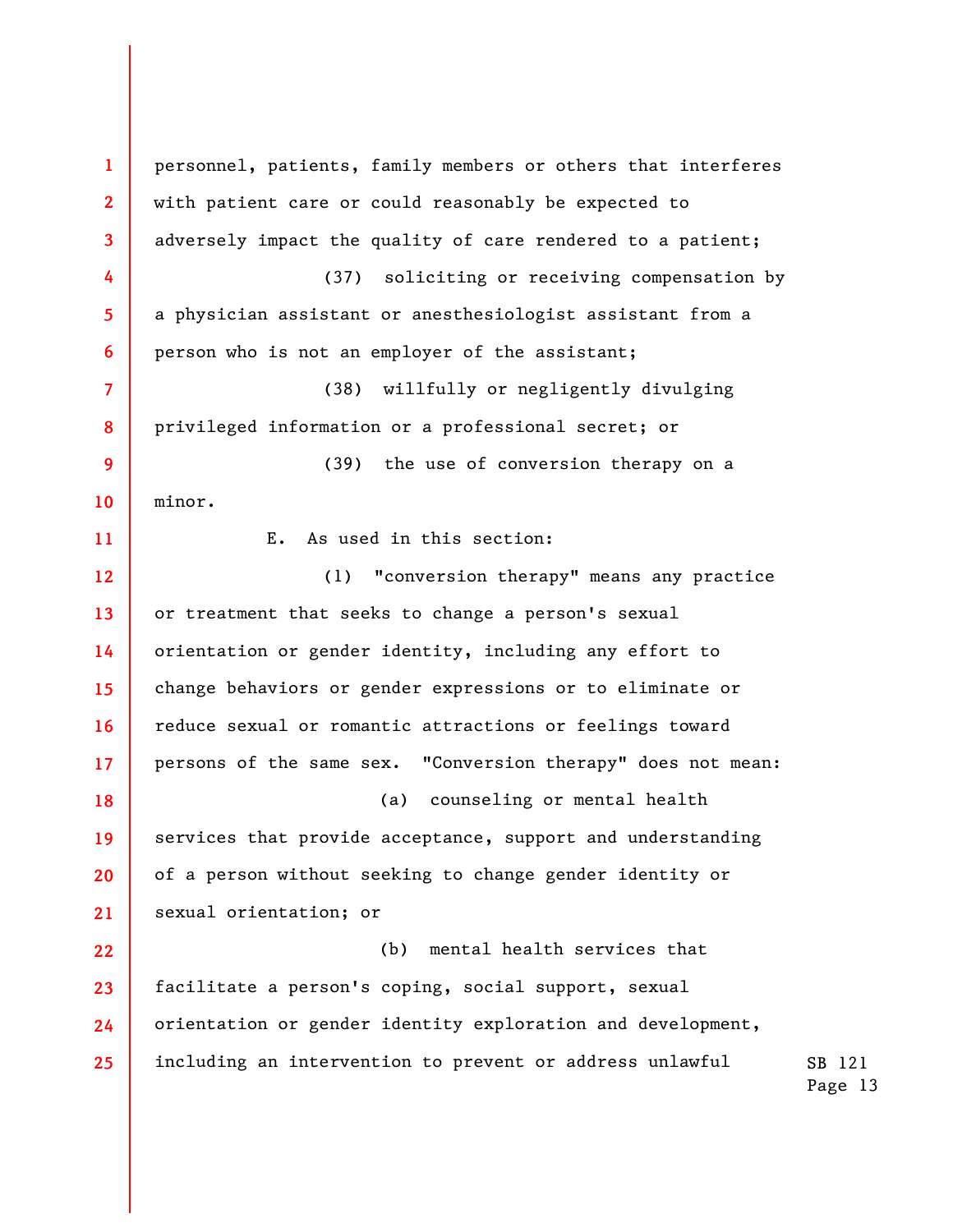conduct or unsafe sexual practices, without seeking to change gender identity or sexual orientation;

**1** 

**2** 

**3** 

**4** 

**5** 

**6** 

**7** 

**8** 

**9** 

**10** 

**11** 

(2) "fee splitting" includes offering, delivering, receiving or accepting any unearned rebate, refunds, commission preference, patronage dividend, discount or other unearned consideration, whether in the form of money or otherwise, as compensation or inducement for referring patients, clients or customers to a person, irrespective of any membership, proprietary interest or co-ownership in or with a person to whom the patients, clients or customers are referred;

**12 13 14 15 16 17**  (3) "gender identity" means a person's self-perception, or perception of that person by another, of the person's identity as a male or female based upon the person's appearance, behavior or physical characteristics that are in accord with or opposed to the person's physical anatomy, chromosomal sex or sex at birth;

**18 19**  (4) "minor" means a person under eighteen years of age; and

**20 21 22**  (5) "sexual orientation" means heterosexuality, homosexuality or bisexuality, whether actual or perceived.

**23 24 25**  F. Licensees whose licenses are in a probationary status shall pay reasonable expenses for maintaining probationary status, including laboratory costs when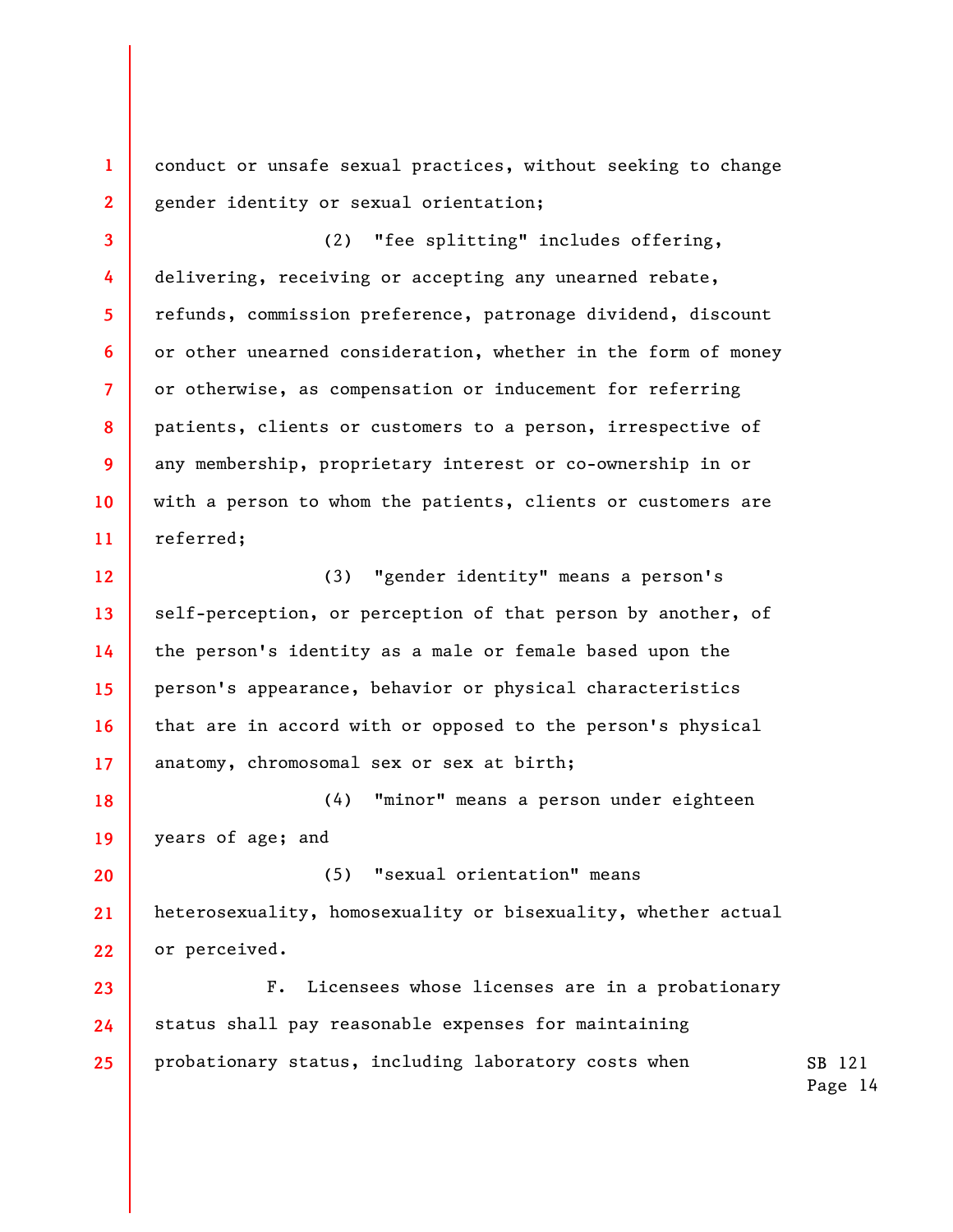laboratory testing of biological fluids are included as a condition of probation."

SECTION 4. Section 61-9-13 NMSA 1978 (being Laws 1963, Chapter 92, Section 12, as amended) is amended to read:

"61-9-13. DENIAL, REVOCATION OR SUSPENSION OF LICENSE.--

**7 8 9 10 11 12 13 14**  A. The board, by an affirmative vote of at least five of its eight members, shall withhold, deny, revoke or suspend a psychologist or psychologist associate license issued or applied for in accordance with the provisions of the Professional Psychologist Act or otherwise discipline a licensed psychologist or psychologist associate upon proof that the applicant, licensed psychologist or psychologist associate:

**15 16 17**  (1) has been convicted of a felony or an offense involving moral turpitude, the record of conviction being conclusive evidence thereof;

**18 19 20 21 22 23 24**  (2) is using a drug, substance or alcoholic beverage to an extent or in a manner dangerous to the psychologist or psychologist associate, any other person or the public or to an extent that the use impairs the psychologist's or psychologist associate's ability to perform the work of a professional psychologist or psychologist associate with safety to the public;

**25** 

**1** 

**2** 

**3** 

**4** 

**5** 

**6** 

SB 121 (3) has impersonated another person holding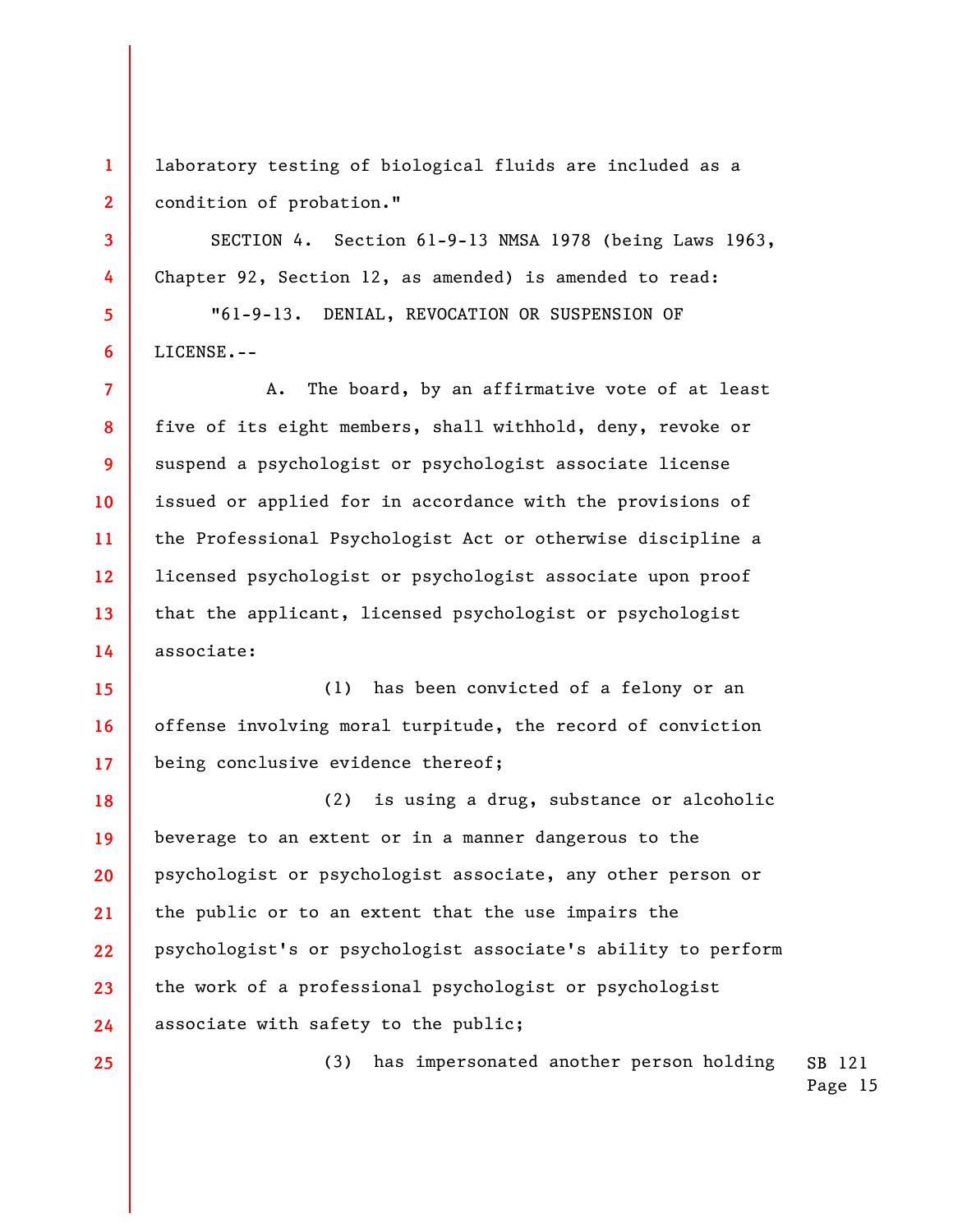**1 2 3 4 5 6 7 8 9 10 11 12 13 14 15 16 17 18 19 20 21 22 23 24 25**  a psychologist or psychologist associate license or allowed another person to use the psychologist's or psychologist associate's license; (4) has used fraud or deception in applying for a license or in taking an examination provided for in the Professional Psychologist Act; (5) has accepted commissions or rebates or other forms of remuneration for referring clients to other professional persons; (6) has allowed the psychologist's or psychologist associate's name or license issued under the Professional Psychologist Act to be used in connection with a person who performs psychological services outside of the area of that person's training, experience or competence; (7) is legally adjudicated insane or mentally incompetent, the record of such adjudication being conclusive evidence thereof; (8) has willfully or negligently violated the provisions of the Professional Psychologist Act; (9) has violated any code of conduct adopted by the board; (10) has been disciplined by another state for acts similar to acts described in this subsection, and a certified copy of the record of discipline of the state imposing the discipline is conclusive evidence;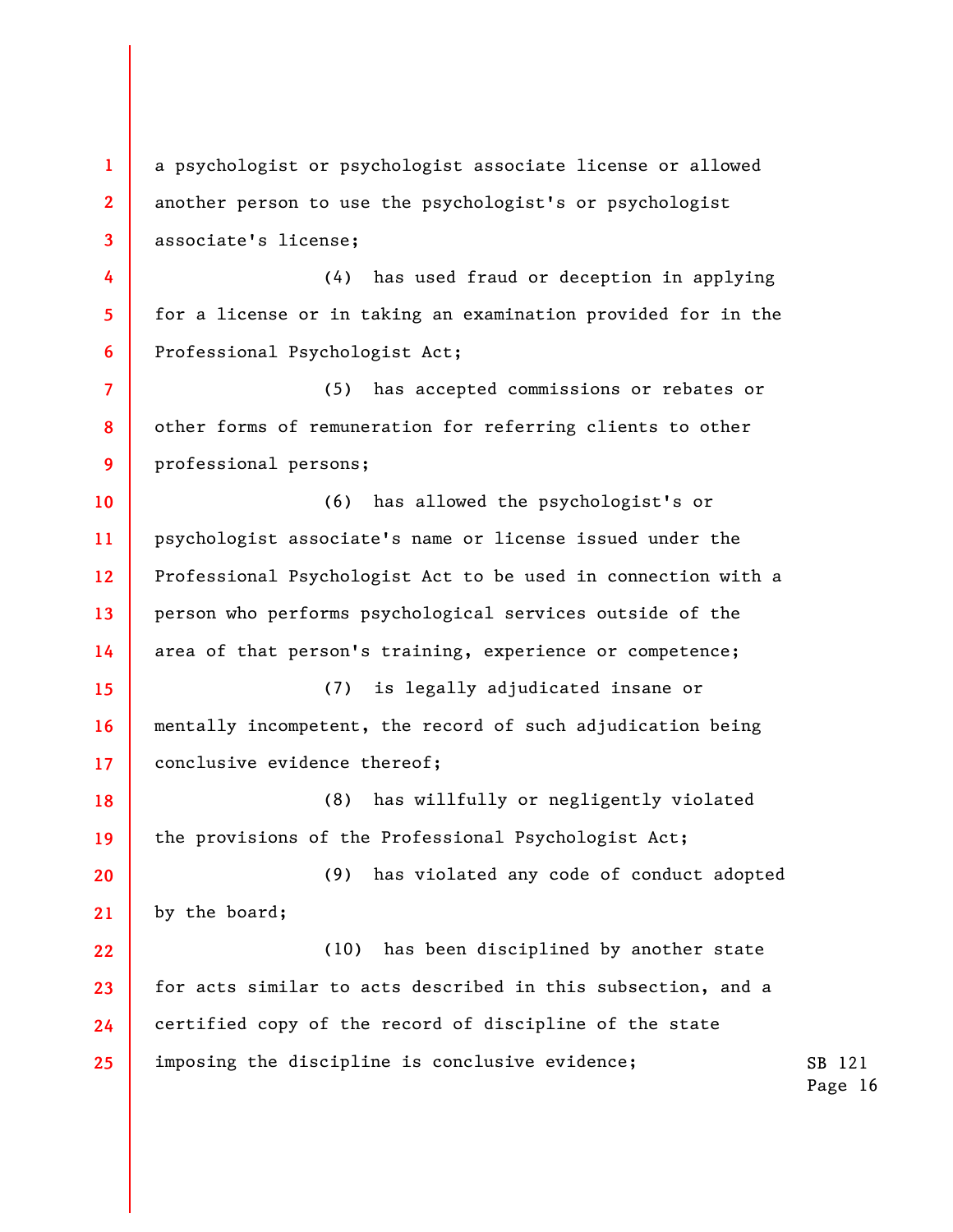SB 121 Page 17 **1 2 3 4 5 6 7 8 9 10 11 12 13 14 15 16 17 18 19 20 21 22 23 24 25**  (11) is incompetent to practice psychology; (12) has failed to furnish to the board or its representative information requested by the board; (13) has abandoned patients or clients; (14) has failed to report to the board adverse action taken against the licensee by: (a) another licensing jurisdiction; (b) a professional psychologist association of which the psychologist or psychologist associate is or has been a member; (c) a government agency; or (d) a court for actions or conduct similar to acts or conduct that would constitute grounds for action as described in this subsection; (15) has failed to report to the board surrender of a license or other authorization to practice psychology in another jurisdiction or surrender of membership on a health care staff or in a professional association following a disciplinary investigation, or in lieu of or while under a disciplinary investigation, by any of those authorities for acts or conduct that would constitute grounds for action as defined in this subsection; (16) has failed to adequately supervise a psychologist associate; (17) has employed abusive billing practices;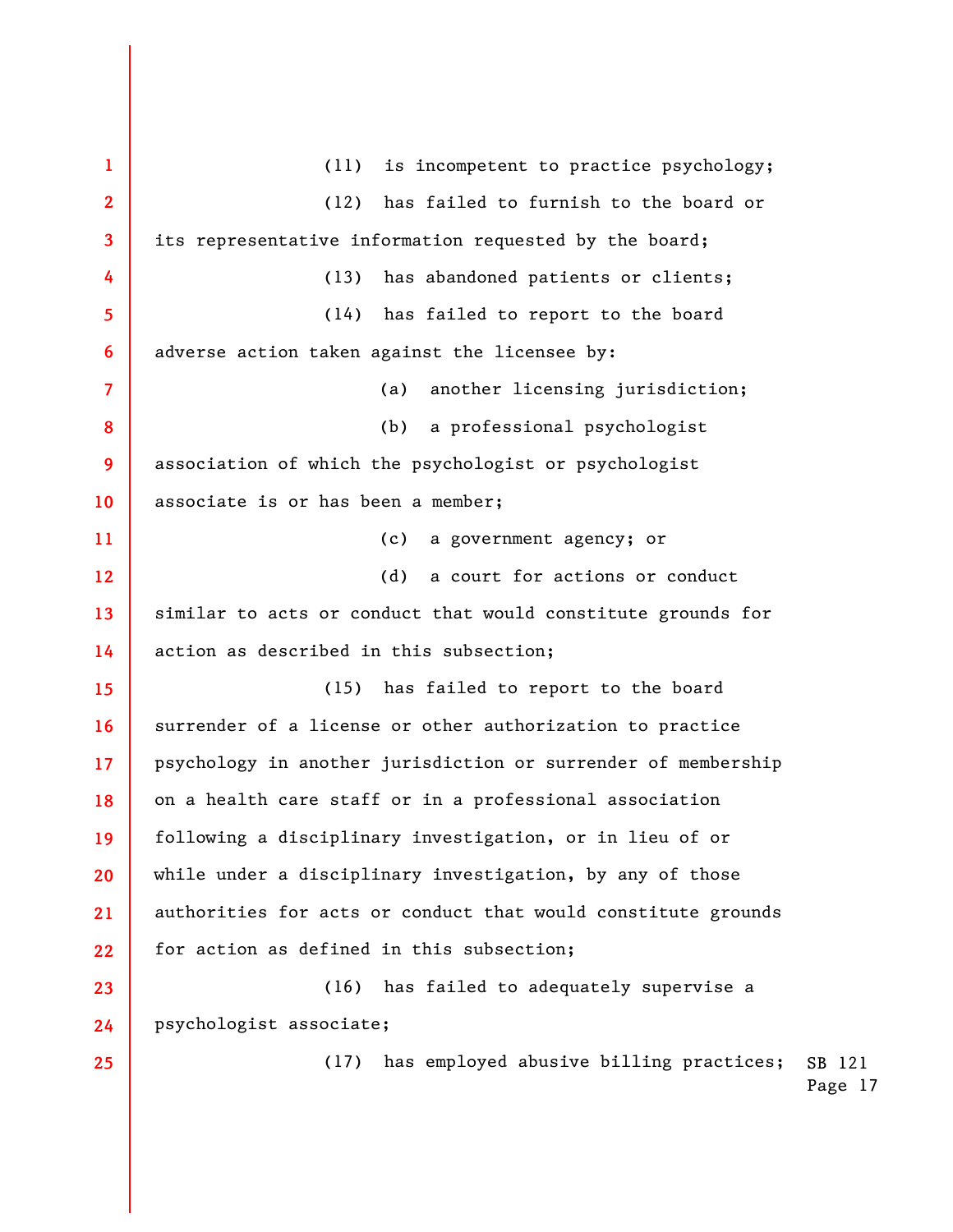SB 121 Page 18 **1 2 3 4 5 6 7 8 9 10 11 12 13 14 15 16 17 18 19 20 21 22 23 24 25**  (18) has aided or abetted the practice of psychology by a person not licensed by the board; or (19) uses conversion therapy on a minor. B. A person who has been refused a license or whose license has been restricted or suspended under the provisions of this section may reapply for licensure after more than two years have elapsed from the date the restriction or suspension is terminated. C. As used in this section: (1) "conversion therapy" means any practice or treatment that seeks to change a person's sexual orientation or gender identity, including any effort to change behaviors or gender expressions or to eliminate or reduce sexual or romantic attractions or feelings toward persons of the same sex. "Conversion therapy" does not mean: (a) counseling or mental health services that provide acceptance, support and understanding of a person without seeking to change gender identity or sexual orientation; or (b) mental health services that facilitate a person's coping, social support, sexual orientation or gender identity exploration and development, including an intervention to prevent or address unlawful conduct or unsafe sexual practices, without seeking to change gender identity or sexual orientation;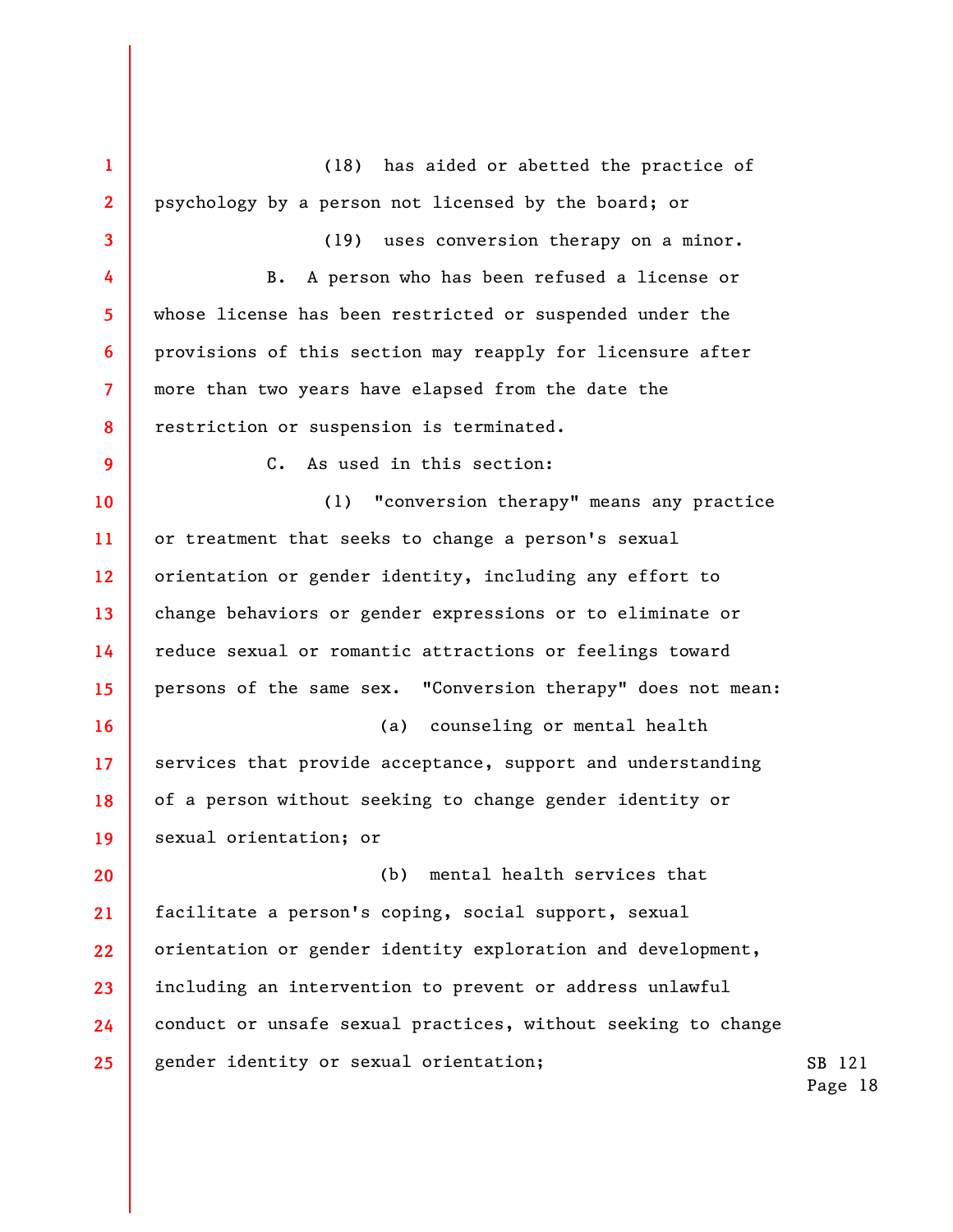**1 2 3 4 5 6 7 8 9 10 11 12 13 14 15 16 17 18 19 20 21 22 23 24 25**  (2) "gender identity" means a person's self-perception, or perception of that person by another, of the person's identity as a male or female based upon the person's appearance, behavior or physical characteristics that are in accord with or opposed to the person's physical anatomy, chromosomal sex or sex at birth; (3) "minor" means a person under eighteen years of age; and (4) "sexual orientation" means heterosexuality, homosexuality or bisexuality, whether actual or perceived." SECTION 5. Section 61-9A-26 NMSA 1978 (being Laws 1993, Chapter 49, Section 26, as amended) is amended to read: "61-9A-26. LICENSE AND REGISTRATION--DENIAL, SUSPENSION AND REVOCATION.-- A. In accordance with the procedures established by the Uniform Licensing Act, the board may deny, suspend or revoke any license or registration held or applied for under the Counseling and Therapy Practice Act, or take any other action provided for in the Uniform Licensing Act, upon grounds that the licensee, registrant or applicant: (1) is guilty of fraud, deceit or misrepresentation in procuring or attempting to procure any license or registration provided for in the Counseling and Therapy Practice Act;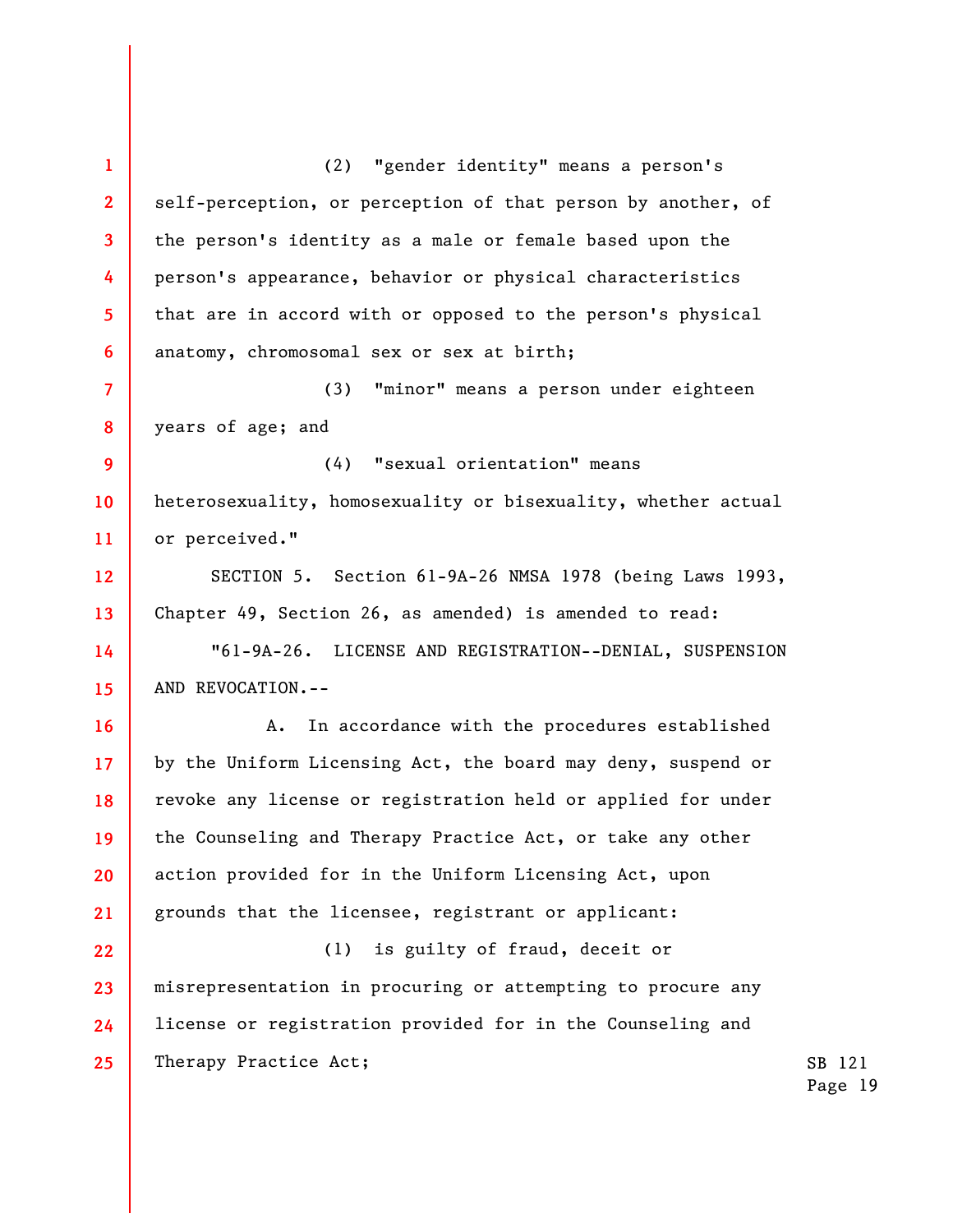SB 121 Page 20 **1 2 3 4 5 6 7 8 9 10 11 12 13 14 15 16 17 18 19 20 21 22 23 24 25**  (2) is adjudicated mentally incompetent by regularly constituted authorities; (3) is found guilty of a felony or misdemeanor involving moral turpitude; (4) is found guilty of unprofessional or unethical conduct; (5) has illicitly been using any controlled substances, as defined in the Controlled Substances Act, or using a mood-altering substance or alcoholic beverage to an extent or in a manner dangerous to the licensee, registrant or applicant or any other person or the public or to an extent that the use impairs the licensee's, registrant's or applicant's ability to perform the work of a counselor or therapist practitioner; (6) has violated any provision of the Counseling and Therapy Practice Act or regulations adopted by the board; (7) is grossly negligent in practice as a professional counselor or therapist practitioner; (8) willfully or negligently divulges a professional confidence; (9) demonstrates marked incompetence in practice as a professional counselor or therapist practitioner; (10) has had a license or registration to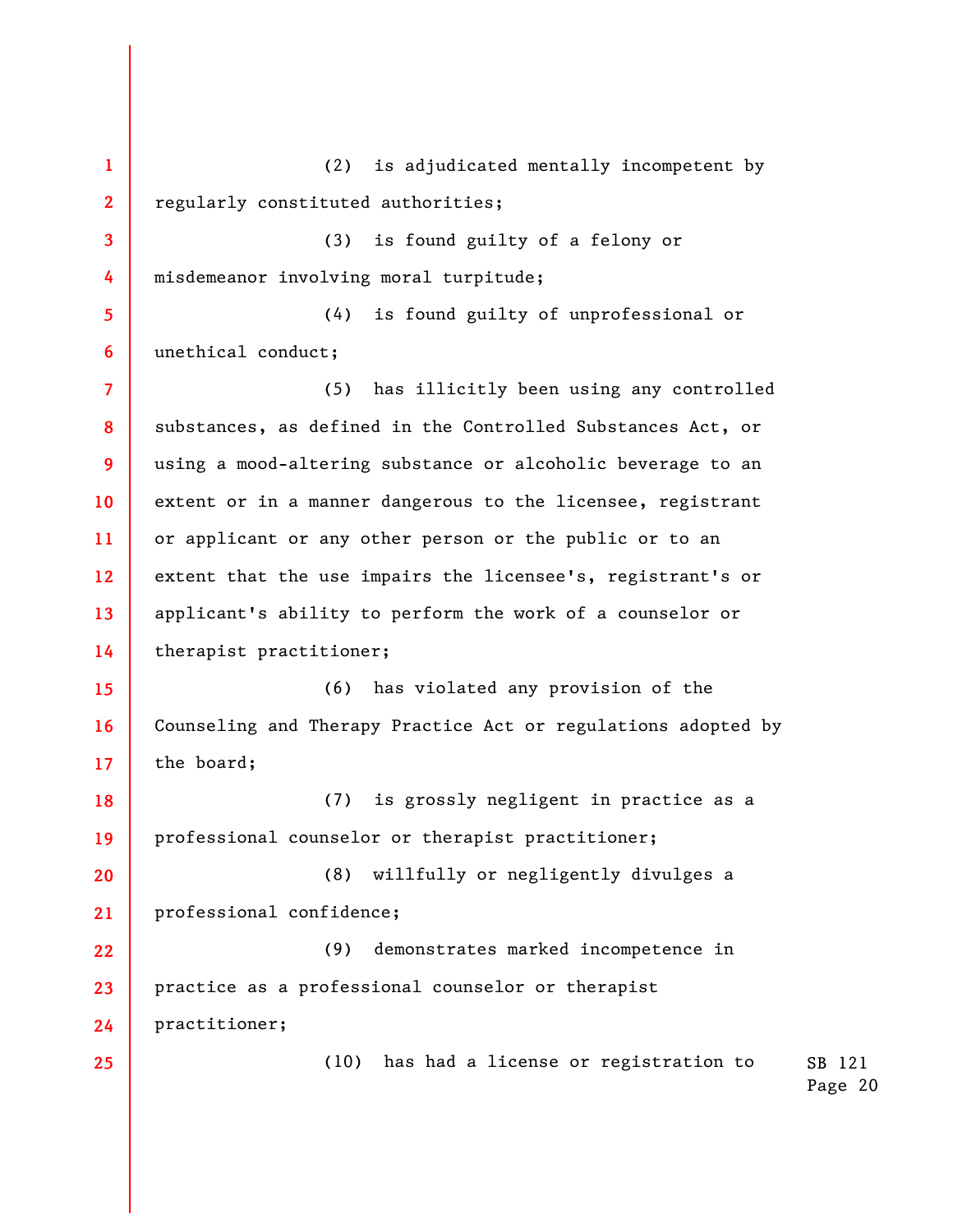**1 2 3 4 5 6 7 8 9 10 11 12 13 14 15 16 17 18 19 20 21 22 23 24 25**  practice as a counselor, therapist or other mental health practitioner revoked, suspended or denied in any jurisdiction, territory or possession of the United States or another country for acts of the licensee or registrant similar to acts described in this subsection; (11) knowingly and willfully practices beyond the scope of practice, as defined by the board; or (12) uses conversion therapy on a minor. B. A certified copy of the record of conviction shall be conclusive evidence of such conviction. C. Disciplinary proceedings may be instituted by the sworn complaint of any person, including members of the board, and shall conform to the provisions of the Uniform Licensing Act. Any party to a hearing may obtain a copy of the hearing record upon payment of costs for such copy. D. A person who violates any provision of the Counseling and Therapy Practice Act is guilty of a misdemeanor and upon conviction shall be punished as provided in Section 31-19-1 NMSA 1978. E. As used in this section: (1) "conversion therapy" means any practice or treatment that seeks to change a person's sexual orientation or gender identity, including any effort to change behaviors or gender expressions or to eliminate or reduce sexual or romantic attractions or feelings toward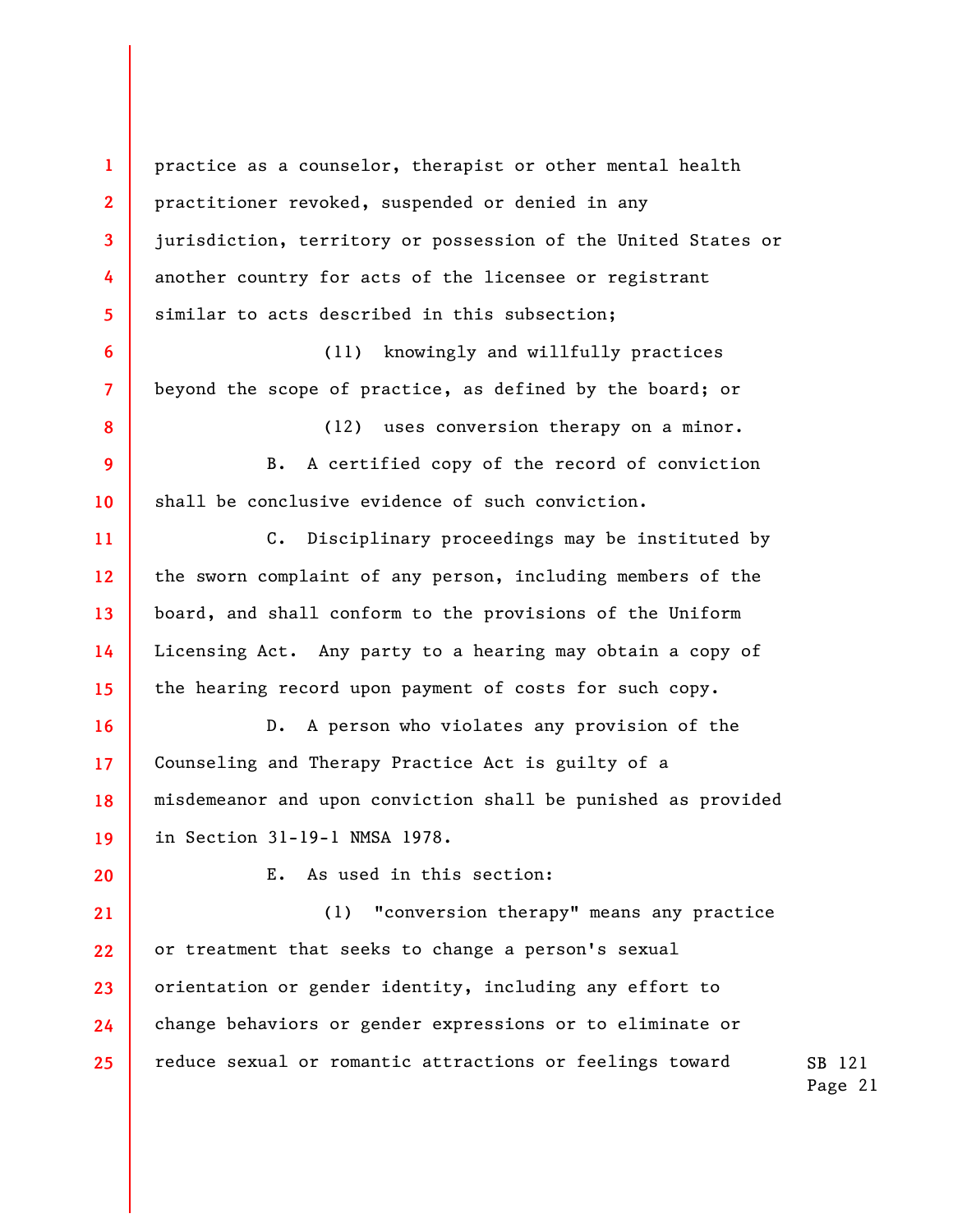SB 121 Page 22 **1 2 3 4 5 6 7 8 9 10 11 12 13 14 15 16 17 18 19 20 21 22 23 24 25**  persons of the same sex. "Conversion therapy" does not mean: (a) counseling or mental health services that provide acceptance, support and understanding of a person without seeking to change gender identity or sexual orientation; or (b) mental health services that facilitate a person's coping, social support, sexual orientation or gender identity exploration and development, including an intervention to prevent or address unlawful conduct or unsafe sexual practices, without seeking to change gender identity or sexual orientation; (2) "gender identity" means a person's self-perception, or perception of that person by another, of the person's identity as a male or female based upon the person's appearance, behavior or physical characteristics that are in accord with or opposed to the person's physical anatomy, chromosomal sex or sex at birth; (3) "minor" means a person under eighteen years of age; and (4) "sexual orientation" means heterosexuality, homosexuality or bisexuality, whether actual or perceived." SECTION 6. Section 61-10-15.1 NMSA 1978 (being Laws 2016, Chapter 90, Section 20) is amended to read: "61-10-15.1. LICENSURE--SUMMARY SUSPENSION--SUMMARY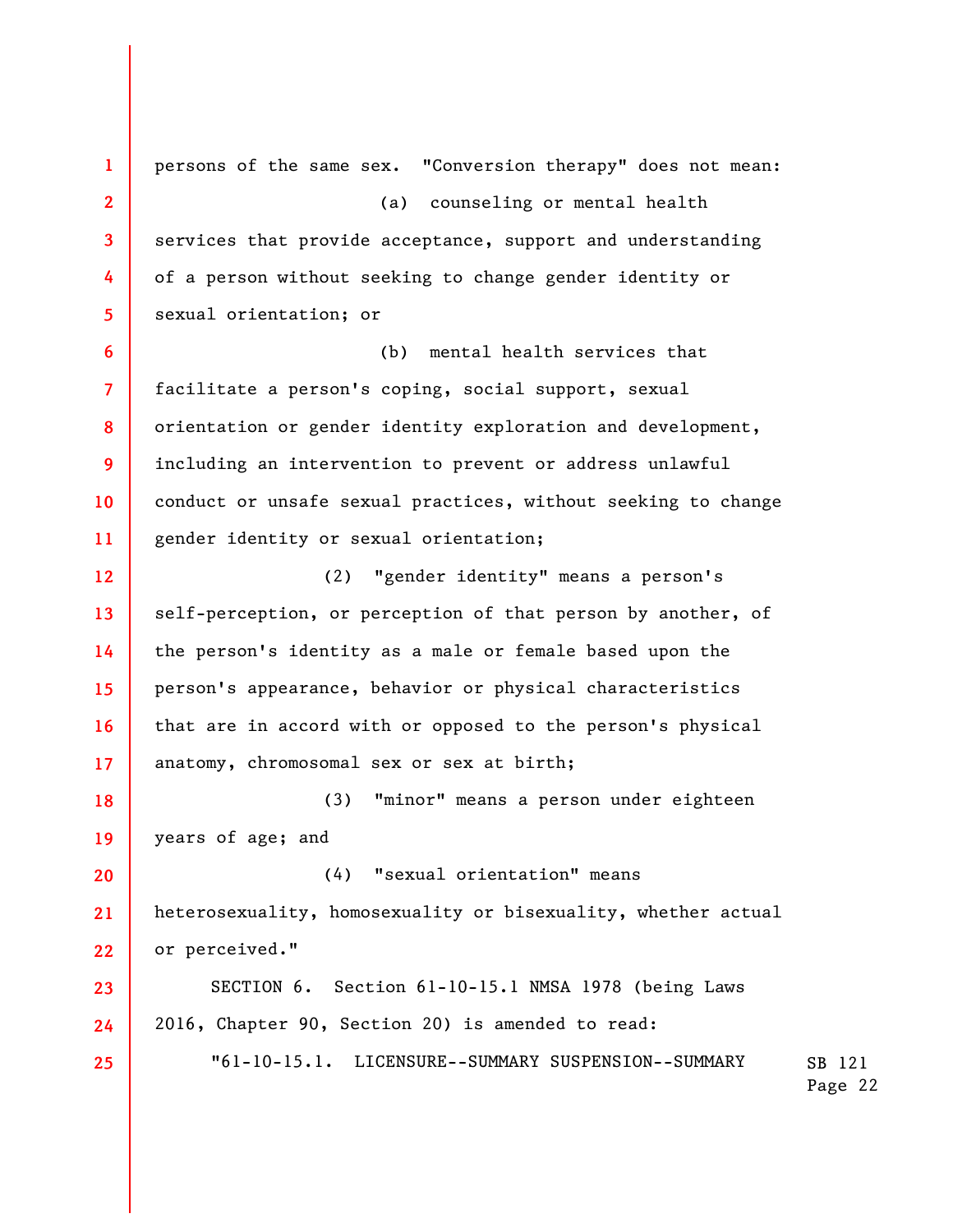**1**  RESTRICTION--GROUNDS.--

| $\mathbf{2}$             | The board may suspend or restrict a license to<br>Α.          |
|--------------------------|---------------------------------------------------------------|
| $\overline{\mathbf{3}}$  | practice osteopathic medicine in New Mexico issued by the     |
| 4                        | board without a hearing, simultaneously or at any time after  |
| 5 <sub>5</sub>           | the initiation of proceedings for a hearing provided pursuant |
| 6                        | to the Uniform Licensing Act, if the board finds that         |
| $\overline{\mathcal{L}}$ | evidence in its possession indicates that the licensee:       |
| 8                        | poses a clear and immediate danger to<br>(1)                  |
| 9                        | the public health and safety if the licensee continues to     |
| 10                       | practice;                                                     |
| 11                       | (2) has been adjudged mentally incompetent                    |
| 12                       | by a final order or adjudication by a court of competent      |
| 13                       | jurisdiction;                                                 |
| 14                       | (3)<br>has pled guilty to or has been found                   |
| 15                       | guilty of any offense relating to the practice of osteopathic |
| 16                       | medicine or any violent criminal offense in this state or a   |
| 17                       | substantially equivalent criminal offense in another          |
| 18                       | jurisdiction; or                                              |
| 19                       | (4) uses conversion therapy on a minor.                       |
| 20                       | A licensee shall not be required to comply with<br>в.         |
| 21                       | a summary suspension or restriction of a license until notice |
| 22                       | has been served in accordance with procedures established in  |
| 23                       | board rules or the licensee has actual knowledge of an order  |
| 24                       | of suspension or restriction, whichever occurs first.         |
| 25                       | A licensee whose license is suspended or<br>$c_{\bullet}$     |
|                          |                                                               |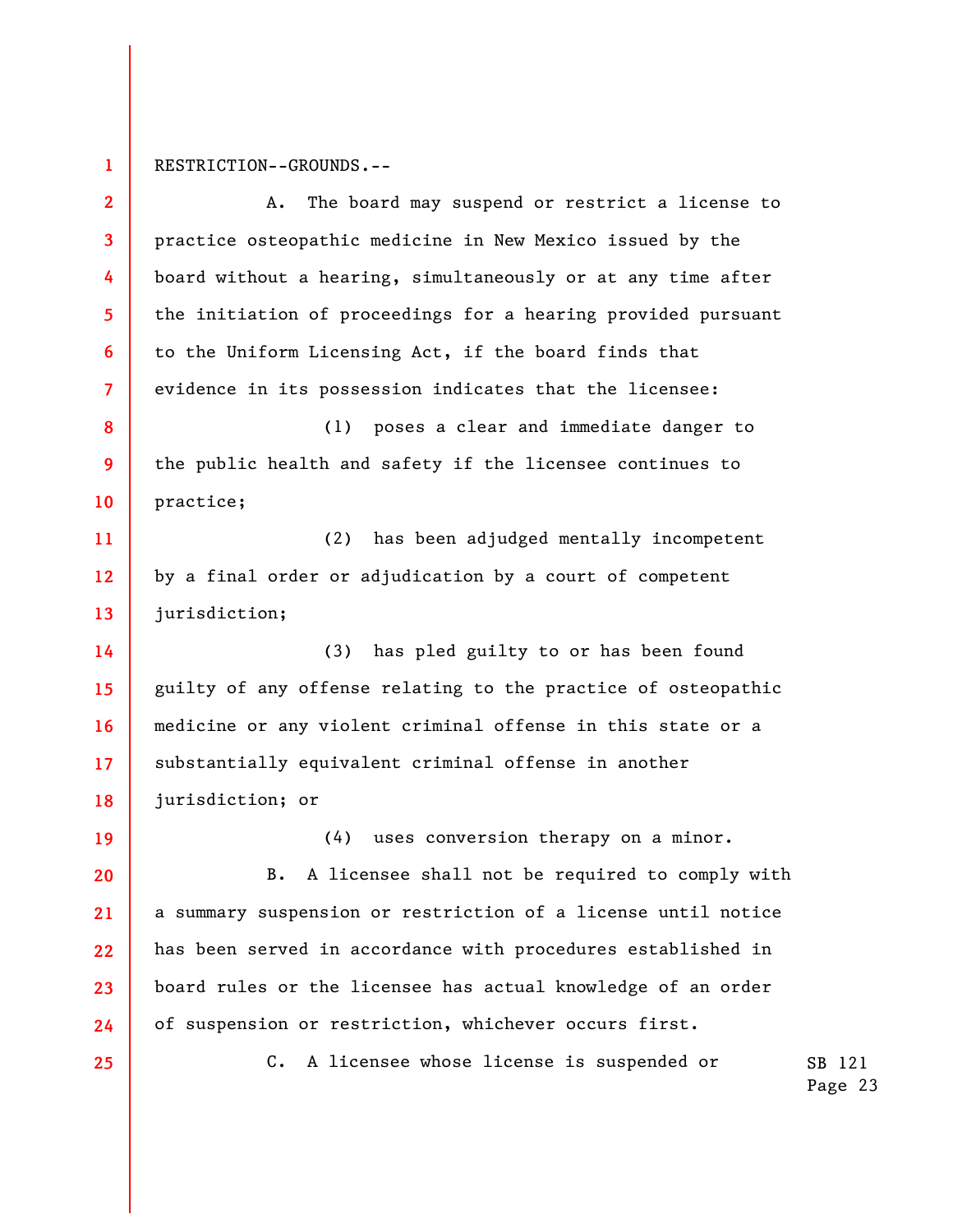restricted pursuant to this section shall be entitled to a hearing before the board pursuant to the Uniform Licensing Act within fifteen days from the date the licensee requests a hearing.

(1) "conversion therapy" means any practice

D. As used in this section:

**24** 

**25** 

**1** 

**2** 

**3** 

**4** 

**21 22 23**  or treatment that seeks to change a person's sexual orientation or gender identity, including any effort to change behaviors or gender expressions or to eliminate or reduce sexual or romantic attractions or feelings toward persons of the same sex. "Conversion therapy" does not mean: (a) counseling or mental health services that provide acceptance, support and understanding of a person without seeking to change gender identity or sexual orientation; or (b) mental health services that facilitate a person's coping, social support, sexual orientation or gender identity exploration and development, including an intervention to prevent or address unlawful conduct or unsafe sexual practices, without seeking to change gender identity or sexual orientation; (2) "gender identity" means a person's self-perception, or perception of that person by another, of

SB 121 person's appearance, behavior or physical characteristics

the person's identity as a male or female based upon the

Page 24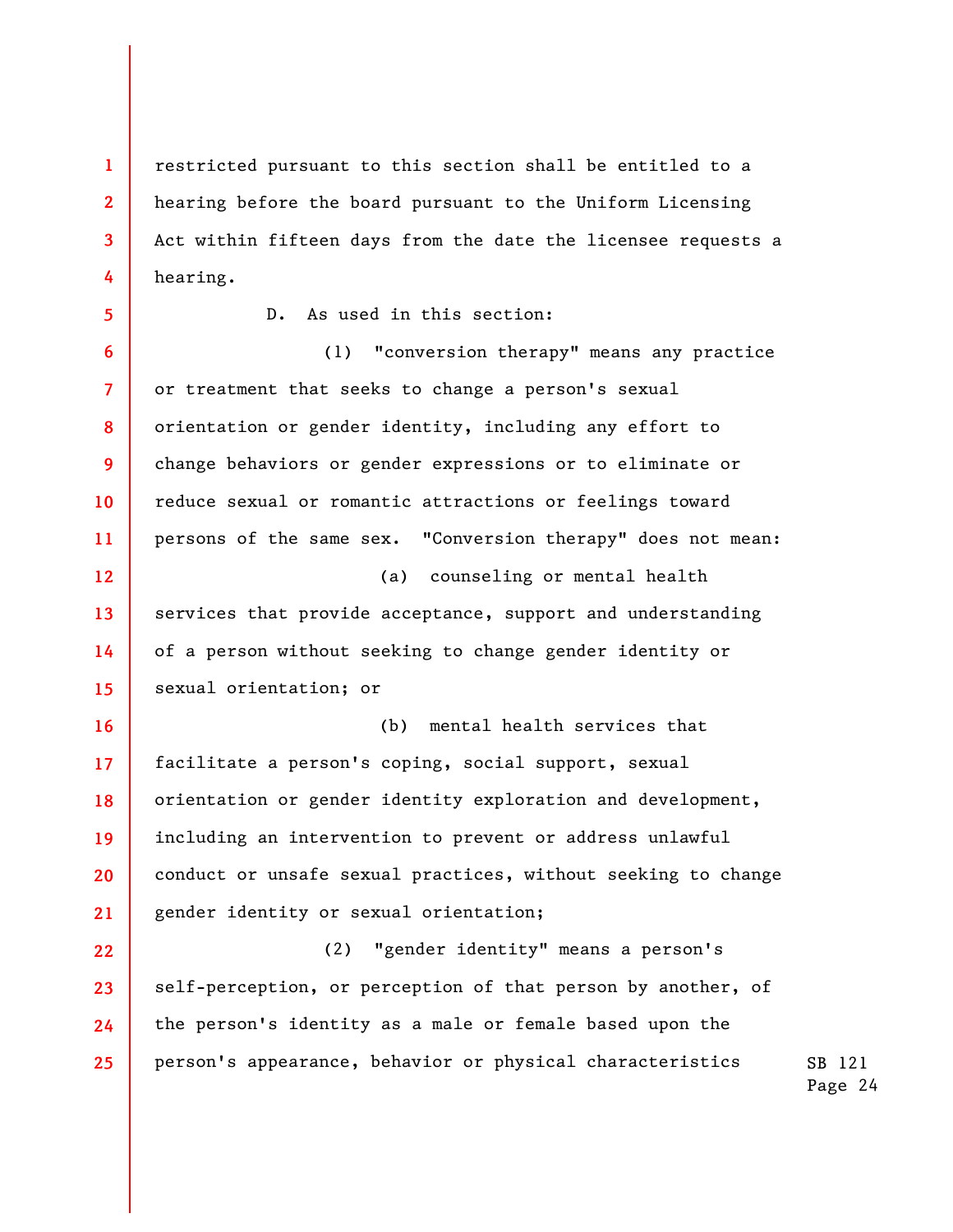SB 121 Page 25 **1 2 3 4 5 6 7 8 9 10 11 12 13 14 15 16 17 18 19 20 21 22 23 24 25**  that are in accord with or opposed to the person's physical anatomy, chromosomal sex or sex at birth; (3) "minor" means a person under eighteen years of age; and (4) "sexual orientation" means heterosexuality, homosexuality or bisexuality, whether actual or perceived." SECTION 7. Section 61-31-17 NMSA 1978 (being Laws 1989, Chapter 51, Section 17) is amended to read: "61-31-17. LICENSE DENIAL, SUSPENSION OR REVOCATION.-- A. In accordance with procedures contained in the Uniform Licensing Act, the board may deny, revoke or suspend any license held or applied for under the Social Work Practice Act, upon grounds that the licensee or applicant: (1) is guilty of fraud, deceit or misrepresentation in procuring or attempting to procure any license or certification provided for in the Social Work Practice Act; (2) has been adjudicated as mentally incompetent by regularly constituted authorities; (3) has been convicted of a felony; (4) is guilty of unprofessional or unethical conduct; (5) is habitually or excessively using controlled substances or alcohol;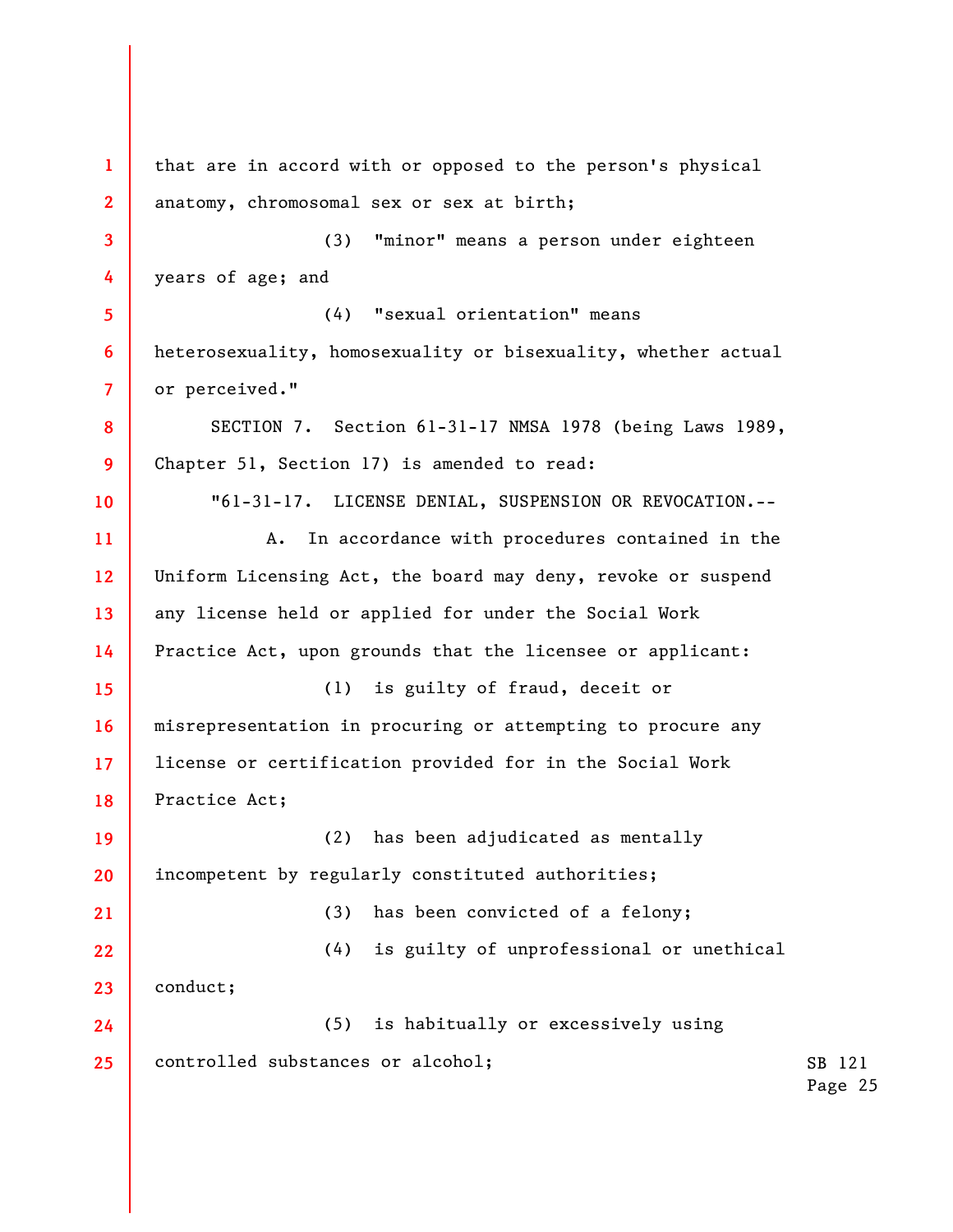SB 121 Page 26 **1 2 3 4 5 6 7 8 9 10 11 12 13 14 15 16 17 18 19 20 21 22 23 24 25**  (6) has repeatedly and persistently violated any of the provisions of the Social Work Practice Act or regulations of New Mexico or any other state or territory and has been convicted thereof; (7) has been convicted of the commission of any illegal operation; (8) is grossly negligent or incompetent in the practice of social work; (9) has had a license to practice social work revoked, suspended or denied in any jurisdiction, territory or possession of the United States or another country for acts of the licensee similar to acts described in this subsection. A certified copy of the record of the jurisdiction, territory or possession of the United States or another country making such revocation, suspension or denial shall be conclusive evidence thereof; or (10) uses conversion therapy on a minor. B. Disciplinary proceedings may be instituted by sworn complaint of any person, including members of the board, and shall conform with the provisions of the Uniform Licensing Act. Any party to a hearing may obtain a copy of the hearing record upon payment of costs for the copy. C. As used in this section: (1) "conversion therapy" means any practice or treatment that seeks to change a person's sexual